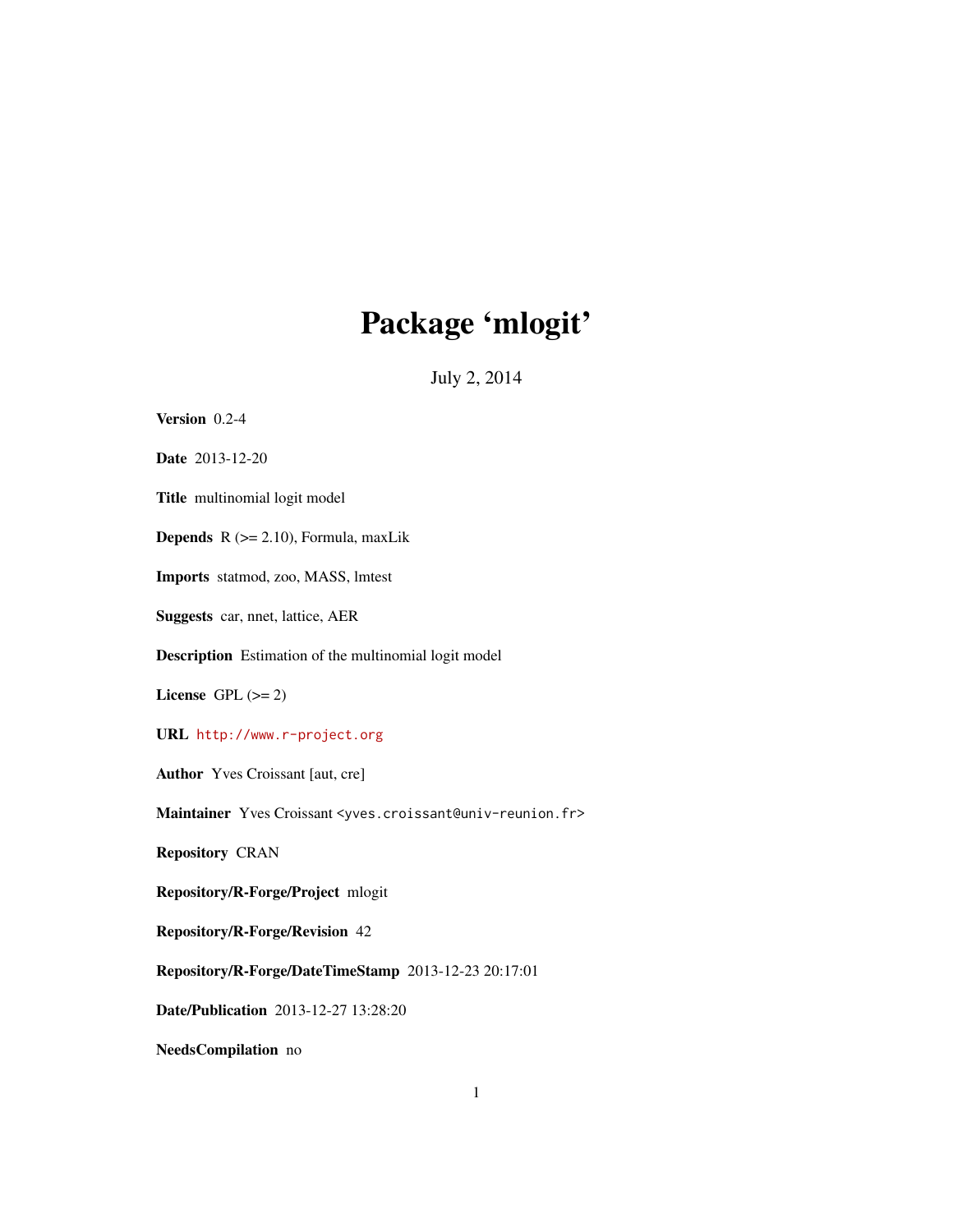## <span id="page-1-0"></span>R topics documented:

|              | $\overline{2}$ |
|--------------|----------------|
|              | 3              |
|              | $\overline{4}$ |
|              | 5              |
| Cracker      | 6              |
| distribution | $\overline{7}$ |
|              | 8              |
|              | 10             |
| Examples     | 11             |
| Fishing      | 11             |
|              | 12             |
|              | 13             |
|              | 13             |
| hmftest      | 14             |
|              | 16             |
|              | 17             |
|              | 18             |
|              | 24             |
|              | 26             |
|              | 28             |
| Mode         | 29             |
|              | 30             |
|              | 31             |
| rpar         | 32             |
|              | 33             |
|              | 34             |
|              | 35             |
|              | 36             |
|              | 37             |
|              | 38             |
|              | 39             |
|              | 40             |
|              |                |

### **Index**

Beef

Choice of a beef product

## Description

panel data

number of observations : 5 scenario for 47 individuals

 $\emph{observation}$ : individuals

country: United States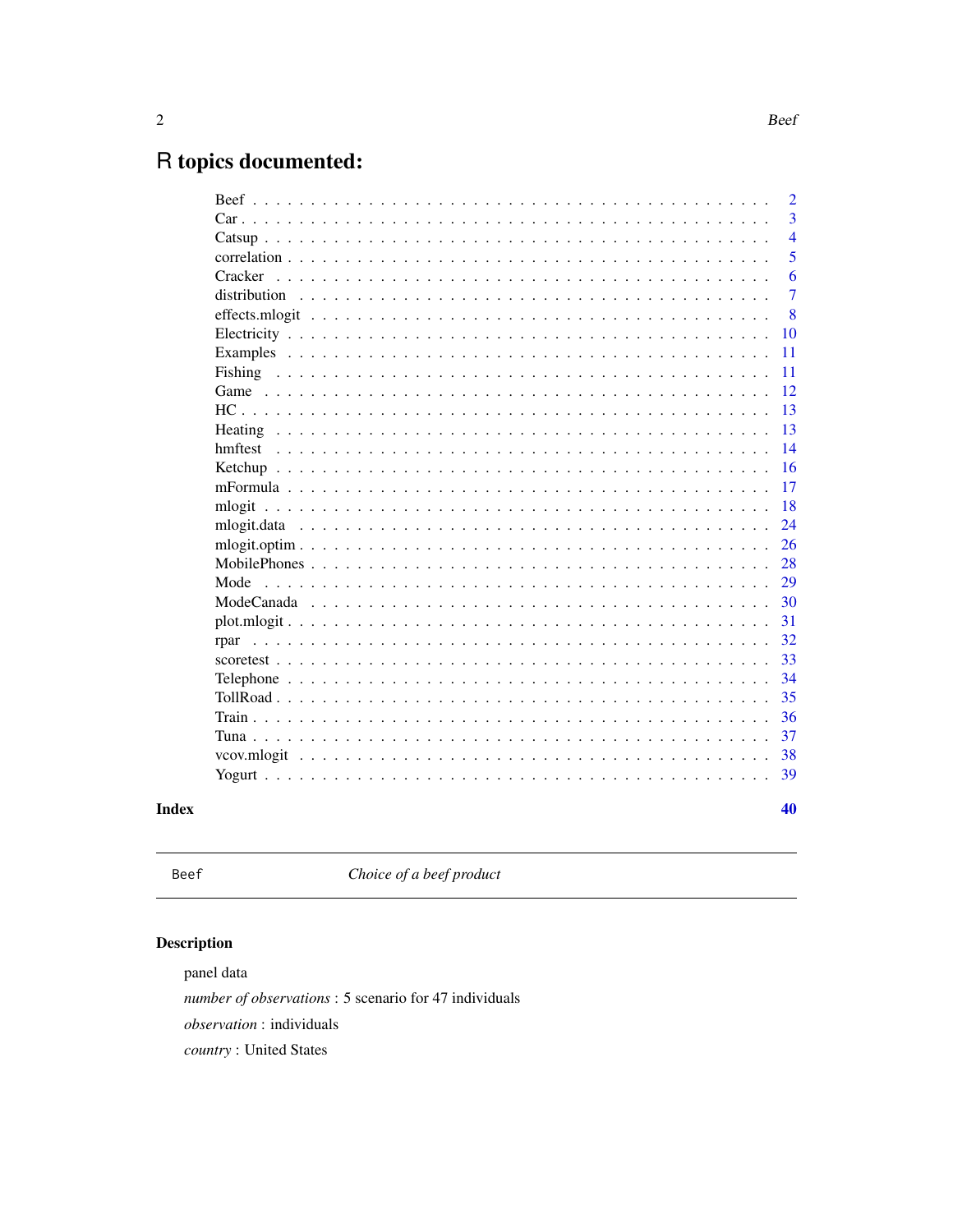<span id="page-2-0"></span> $Car$  3

#### Usage

data(Beef)

#### Format

A dataframe containing :

id individuals identifier

product one of fresh, lean, dietLean, organic and noPurchase

scenario scenario identifier

choice one if the product is chosen, 0 otherwise

price the price of the product

#### Source

Jae Bong Chang and Jayson L. Lusk (2010) "Mixed logit models: accuracy and software choice", *Journal of Applied Econometrics*.

Chang, J.B., J.L. Lusk, and F.B. Norwood (2009) "How Closely Do Hypothetical Surveys and Laboratory Experiments Predict Field Behavior?" *American Journal of Agricultural Economics*, 91, pp. 518-34.

#### References

Journal of Applied Econometrics data archive : <http://jae.wiley.com/jae/>.

Car *Stated Preferences for Car Choice*

#### Description

a cross-section *number of observations* : 4654 *observation* : individuals *country* : United States

#### Usage

data(Car)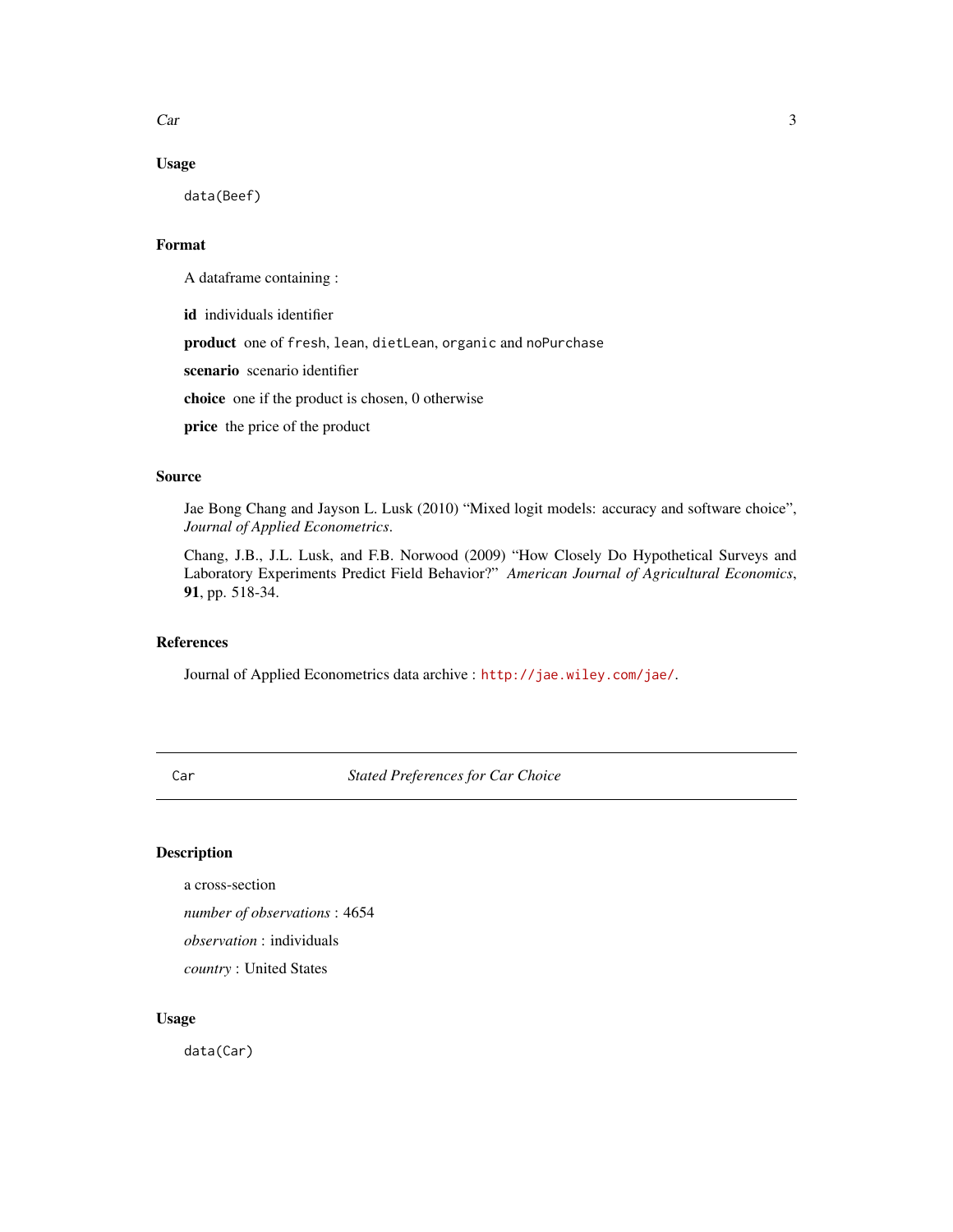#### <span id="page-3-0"></span>Format

A dataframe containing :

choice choice of a vehicule amoung 6 propositions

college college education ?

hsg2 size of household greater than 2?

coml5 commulte lower than 5 miles a day ?

typez body type, one of regcar (regular car), sportuv (sport utility vehicule), sportcar, stwagon (station wagon), truck, van, for each proposition z from 1 to 6

fuelz fuel for proposition z, one of gasoline, methanol, cng (compressed natural gas), electric.

pricez price of vehicule divided by the logarithme of income

rangez hundreds of miles vehicule can travel between refuelings/rechargings

accz acceleration, tens of seconds required to reach 30 mph from stop

speedz highest attainable speed in hundreds of mph

pollutionz tailpipe emissions as fraction of those for new gas vehicule

sizez 0 for a mini, 1 for a subcompact, 2 for a compact and 3 for a mid–size or large vehicule

spacez fraction of luggage space in comparable new gas vehicule

costz cost per mile of travel (tens of cents) : home recharging for electric vehicule, station refueling otherwise

stationz fraction of stations that can refuel/recharge vehicule

#### Source

McFadden, Daniel and Kenneth Train (2000) "Mixed MNL models for discrete response", *Journal of Applied Econometrics*, 15(5), 447–470.

#### References

Journal of Applied Econometrics data archive : <http://jae.wiley.com/jae/>.

Catsup *Choice of Brand for Catsup*

#### Description

a cross-section *number of observations* : 2798 *observation* : individuals *country* : United States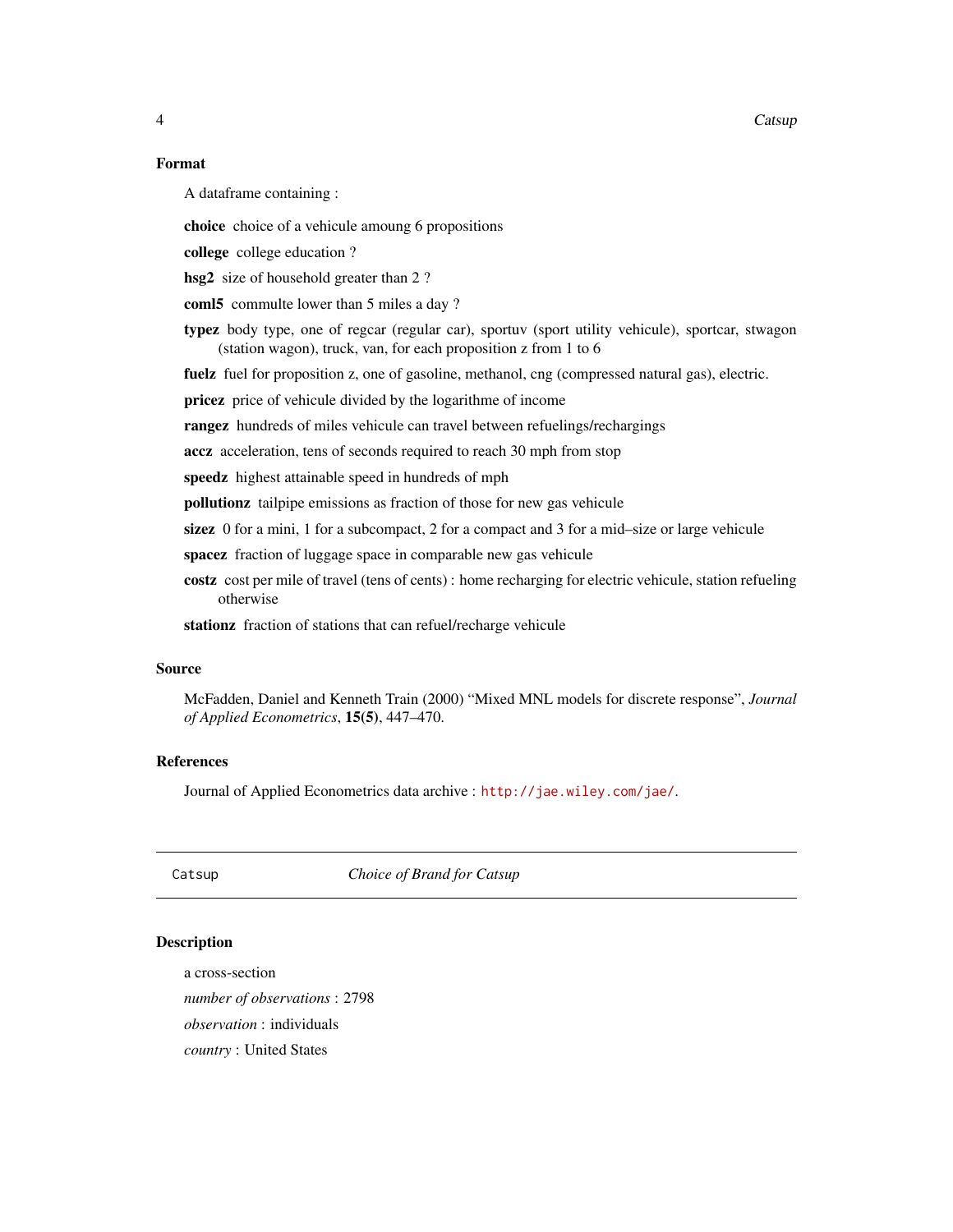#### <span id="page-4-0"></span>correlation 5

#### Usage

data(Catsup)

#### Format

A dataframe containing :

id individuals identifiers choice one of heinz41, heinz32, heinz28, hunts32 disp.z is there a display for brand z ? feat.z is there a newspaper feature advertisement for brand z? price.z price of brand z

#### Source

Jain, Dipak C., Naufel J. Vilcassim and Pradeep K. Chintagunta (1994) "A random–coefficients logit brand–choice model applied to panel data", *Journal of Business and Economics Statistics*, 12(3), 317.

#### References

Journal of Business Economics and Statistics web site : [http://www.amstat.org/publications/](http://www.amstat.org/publications/jbes/) [jbes/](http://www.amstat.org/publications/jbes/).

correlation *Correlation structure of the random parameters*

#### Description

Functions that extract the correlation structure of a mlogit object

#### Usage

```
cor.mlogit(x)
cov.mlogit(x)
```
#### Arguments

x an mlogit object with random parameters and correlation=TRUE.

#### Value

A numerical matrix which returns either the correlation or the covariance matrix of the random parameters.

#### Author(s)

Yves Croissant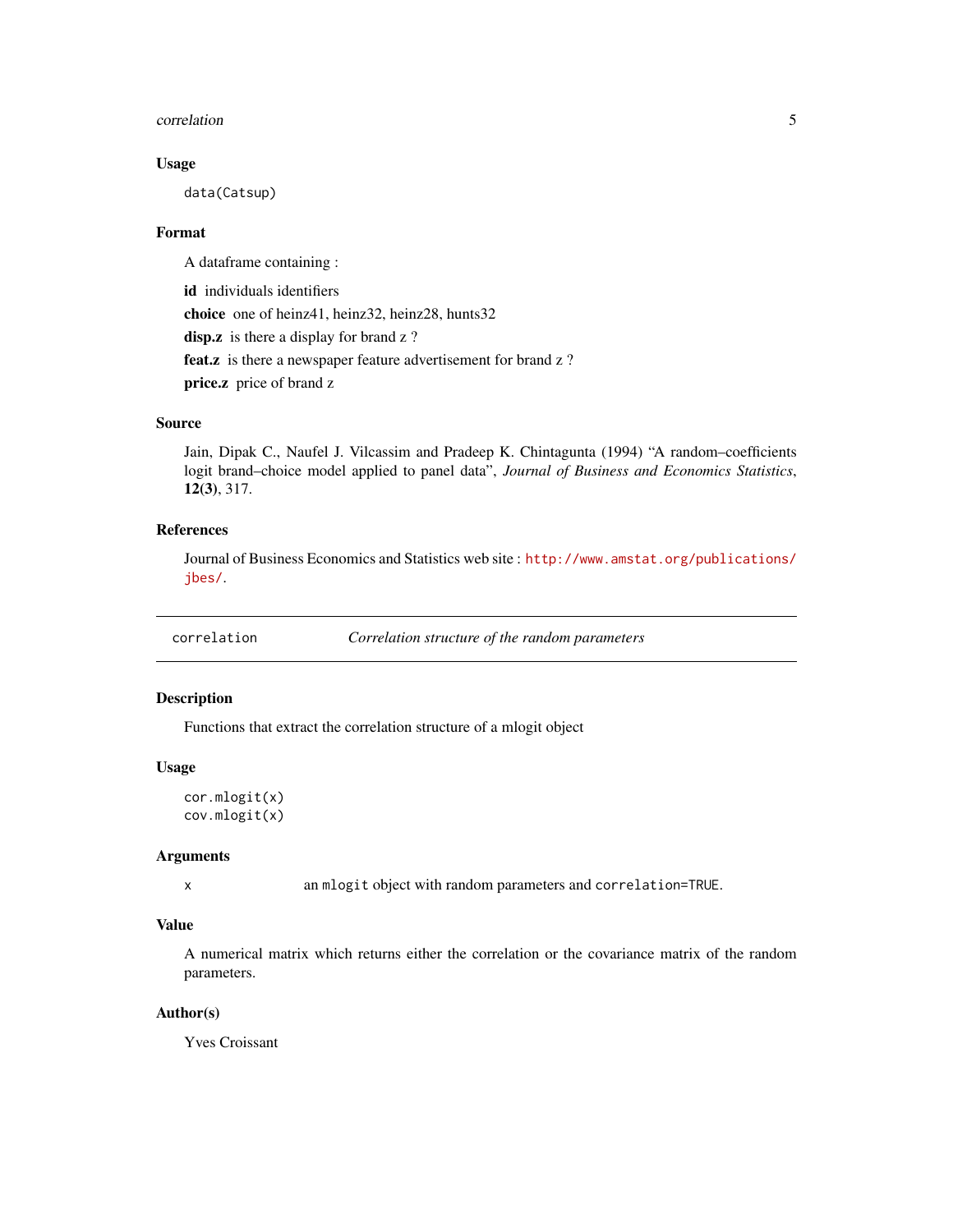<span id="page-5-0"></span>

a cross-section

*number of observations* : 3292

*observation* : individuals

*country* : United States

#### Usage

data(Cracker)

#### Format

A dataframe containing :

id individuals identifiers

choice one of sunshine, keebler, nabisco, private

disp.z is there a display for brand z ?

feat.z is there a newspaper feature advertisement for brand z?

price.z price of brand z

#### Source

Jain, Dipak C., Naufel J. Vilcassim and Pradeep K. Chintagunta (1994) "A random–coefficients logit brand–choice model applied to panel data", *Journal of Business and Economics Statistics*, 12(3), 317.

Paap, R. and Philip Hans Frances (2000) "A dynamic multinomial probit model for brand choices with different short–run effects of marketing mix variables", *Journal of Applied Econometrics*, 15(6), 717–744.

#### References

Journal of Business Economics and Statistics web site : [http://www.amstat.org/publications/](http://www.amstat.org/publications/jbes/) [jbes/](http://www.amstat.org/publications/jbes/).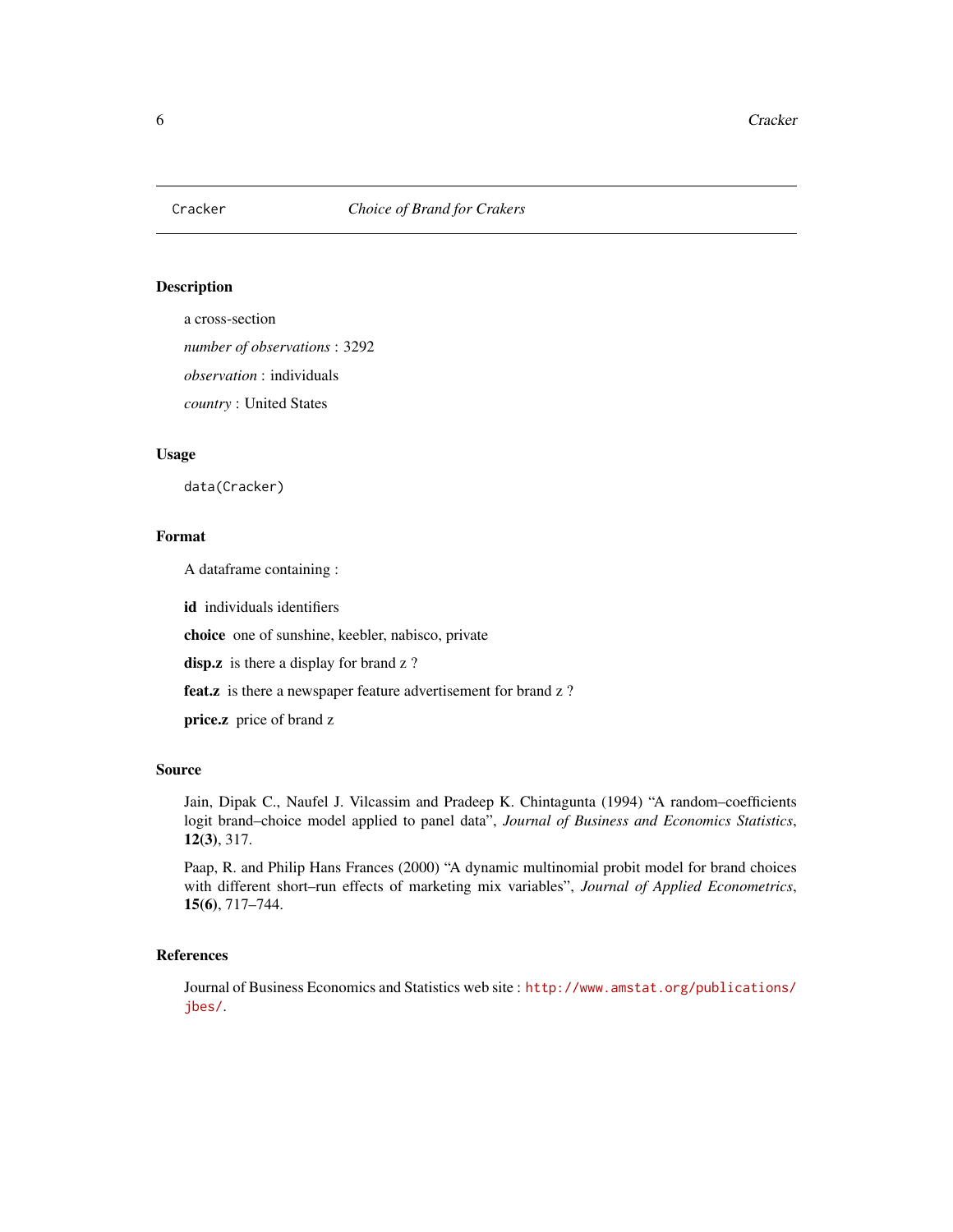<span id="page-6-1"></span><span id="page-6-0"></span>distribution *Functions used to describe the characteristics of estimated random parameters*

#### **Description**

rpar objects contain all the relevant information about the distribution of random parameters. These functions enables to obtain easily descriptive statistics, density, probability and quantiles of the distribution.

#### Usage

```
med(x, \ldots)stdev(x, \ldots)rg(x, \ldots)qrpar(x, ...)
prpar(x, \ldots)drpar(x, \ldots)## S3 method for class 'rpar'
mean(x, norm = NULL, ...)## S3 method for class 'rpar'
med(x, norm = NULL, ...)## S3 method for class 'rpar'
stdev(x, norm = NULL, ...)## S3 method for class 'rpar'
rg(x, norm = NULL, ...)## S3 method for class 'mlogit'
mean(x, par = NULL, norm = NULL, ...)## S3 method for class 'mlogit'
med(x, par = NULL, norm = NULL, ...)## S3 method for class 'mlogit'
stdev(x, par = NULL, norm = NULL, ...)## S3 method for class 'mlogit'
rg(x, par = NULL, norm = NULL, ...)## S3 method for class 'rpar'
stdev(x, norm = NULL, ...)## S3 method for class 'rpar'
qrpar(x, \text{norm} = \text{NULL}, \ldots)## S3 method for class 'rpar'
prpar(x, norm = NULL, ...)## S3 method for class 'rpar'
drpar(x, \text{norm} = \text{NULL}, \ldots)## S3 method for class 'mlogit'
qrpar(x, par = 1, y = NULL, norm = NULL, ...)
## S3 method for class 'mlogit'
prpar(x, par = 1, y = NULL, norm = NULL, ...)## S3 method for class 'mlogit'
```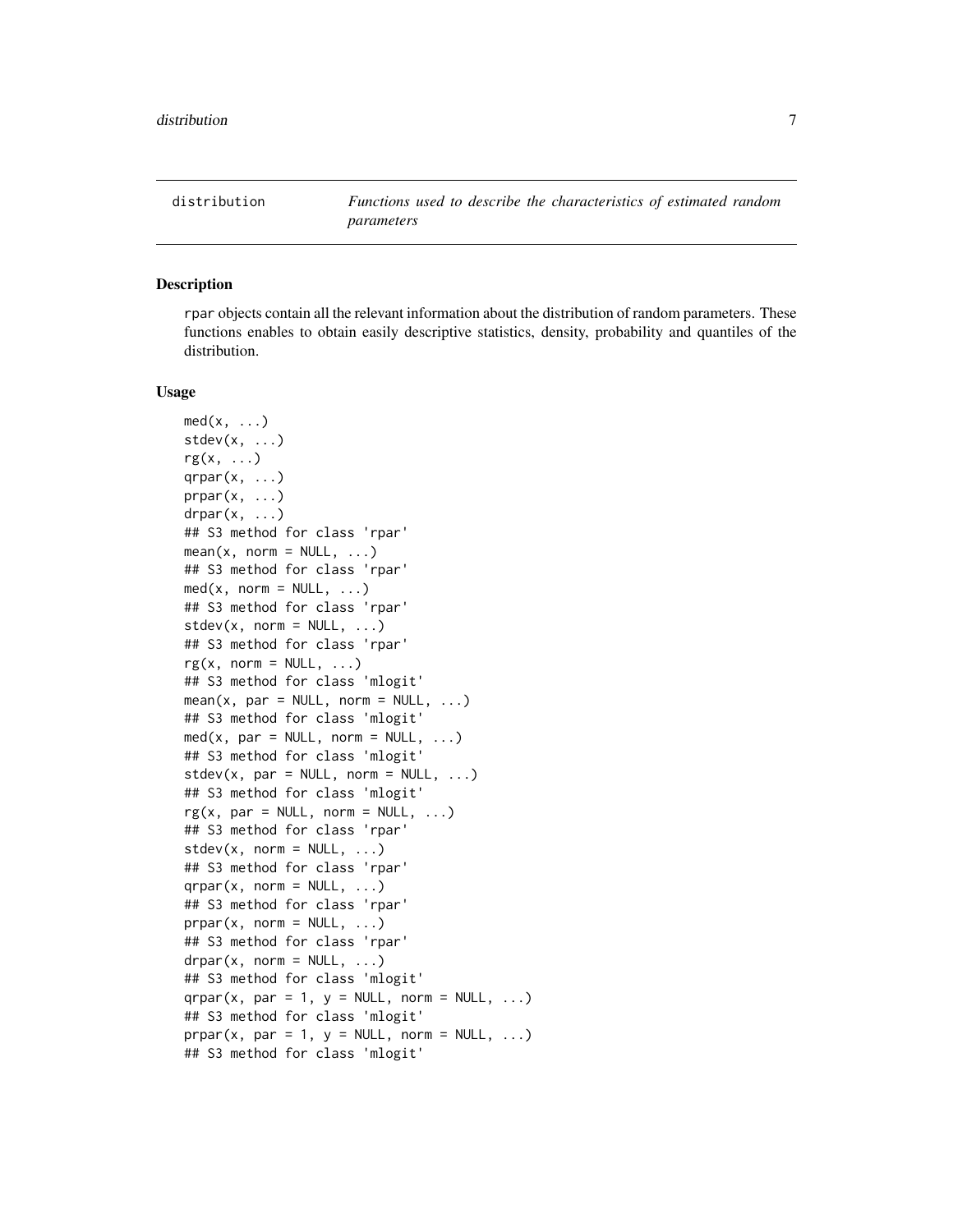#### <span id="page-7-0"></span>8 effects.mlogit

 $drpar(x, par = 1, y = NULL, norm = NULL, ...)$ 

#### Arguments

| $\mathsf{x}$ | a mlogit or a rpar object,                                                                                                                                                  |
|--------------|-----------------------------------------------------------------------------------------------------------------------------------------------------------------------------|
| norm         | the variable used for normalization if any: for the mlogit method, this should<br>be the name of the parameter, for the rpar method the absolute value of the<br>parameter, |
| par          | the required parameter(s) for the mlogit methods (either the name or the posi-<br>tion of the parameter(s). If NULL, all the random parameters are used.                    |
| y            | values for which the function has to be evaluated,                                                                                                                          |
|              | further arguments.                                                                                                                                                          |

#### **Details**

mean, med, stdev and rg compute respectively the mean, the median, the standard deviation and the range of the random parameter. qrpar, prpar, drpar return functions that compute the quantiles, the probability and the density of the random parameters (note that sd and range are not generic function in R and that median is, but without ...).

#### Value

a numeric vector for qrpar, drpar and prpar, a numeric vector for mean, stdev and med and a numeric matrix for rg.

#### Author(s)

Yves Croissant

#### See Also

[mlogit](#page-17-1) for the estimation of random parameters logit models and [rpar](#page-31-1) for the description of rpar objects.

effects.mlogit *Marginal effects of the covariates*

#### Description

The effects method for mlogit objects computes the marginal effects of the selected covariate on the probabilities of choosing the alternatives

#### Usage

```
## S3 method for class 'mlogit'
effects(object, covariate = NULL,
                        type = c("aa", "ar", "rr", "ra"), data = NULL, ...)
```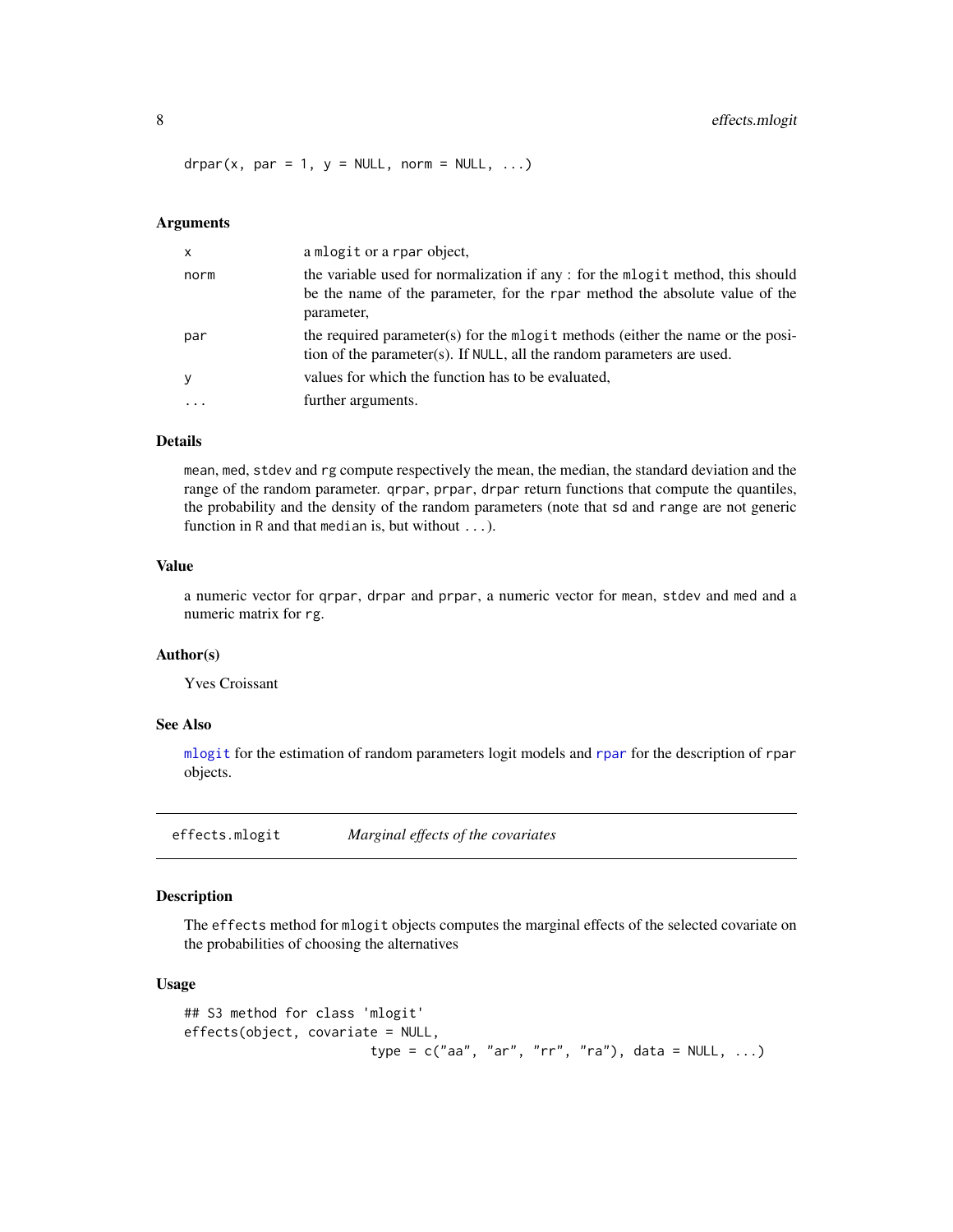#### <span id="page-8-0"></span>effects.mlogit 9

#### **Arguments**

| object    | a mlogit object,                                                                                                                                                                                                                                                                      |
|-----------|---------------------------------------------------------------------------------------------------------------------------------------------------------------------------------------------------------------------------------------------------------------------------------------|
| covariate | the name of the covariate for which the effect should be computed,                                                                                                                                                                                                                    |
| type      | the effect is a ratio of two marginal variations of the probability and of the co-<br>variate; these variations can be absolute "a" or relative " $r$ ". This argument is<br>a string that contains two letters, the first refers to the probability, the second to<br>the covariate. |
| data      | a data.frame containing the values for which the effects should be calculated.<br>The number of lines of this data. frame should be equal to the number of alter-<br>natives.                                                                                                         |
| $\ddotsc$ | further arguments.                                                                                                                                                                                                                                                                    |

#### Value

If the covariate is alternative specific, a \$J\$ times \$J\$ matrix is returned, \$J\$ being the number of alternatives. Each line contains the marginal effects of the covariate of one alternative on the probability to choose any alternative. If the covariate is individual specific, a vector of length \$J\$ is returned.

#### Author(s)

Yves Croissant

#### See Also

[mlogit](#page-17-1) for the estimation of multinomial logit models.

#### Examples

```
data("Fishing", package = "mlogit")
Fish \le mlogit.data(Fishing, varying = c(2:9), shape = "wide", choice = "mode")
m <- mlogit(mode ~ price | income | catch, data = Fish)
# compute a data.frame containing the mean value of the covariates in
# the sample
z <- with(Fish, data.frame(price = tapply(price, index(m)$alt, mean),
                           catch = tapply(catch, index(m)$alt, mean),
                           income = mean(income)))
# compute the marginal effects (the second one is an elasticity
effects(m, covariate = "income", data = z)effects(m, covariate = "price", type = "rr", data = z)effects(m, covariate = "catch", type = "ar", data = z)
```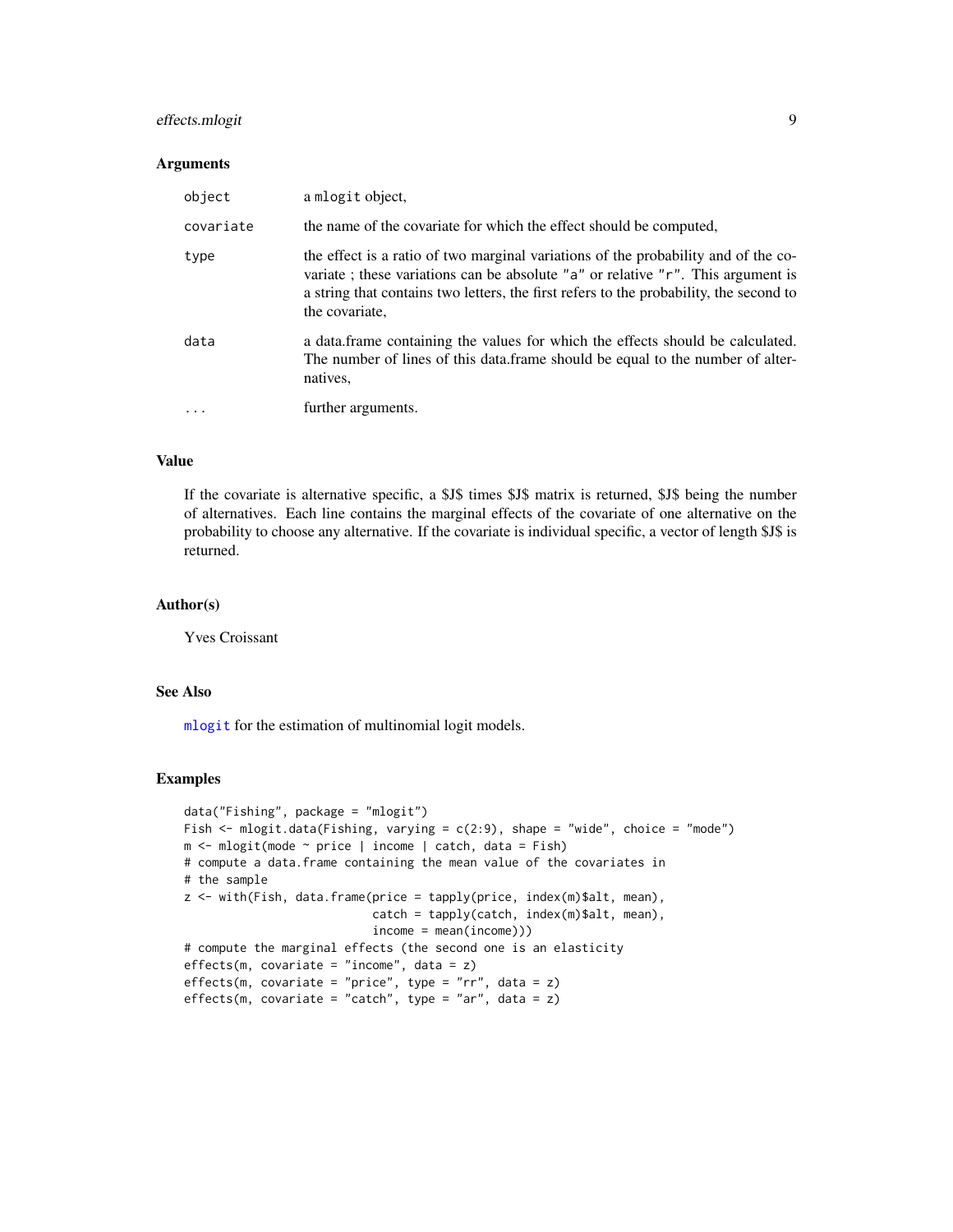<span id="page-9-0"></span>

panel data *number of observations* : 4308 *observation* : households *country* : United States

#### Usage

data(Electricity)

#### Format

A dataframe containing :

choice the choice of the individual, one of 1, 2, 3, 4,

- id the individual index,
- pfi fixed price at a stated cents per kWh, with the price varying over suppliers and experiments, for scenario i= $(1, 2, 3, 4)$ ,
- cli the length of contract that the supplier offered, in years (such as 1 year or 5 years.) During this contract period, the supplier guaranteed the prices and the buyer would have to pay a penalty if he/she switched to another supplier. The supplier could offer no contract in which case either side could stop the agreement at any time. This is recorded as a contract length of 0
- loci is the supplier a local company,
- wki is the supplier a well-known company
- todi a time-of-day rate under which the price is 11 cents per kWh from 8am to 8pm and 5 cents per kWh from 8pm to 8am. These TOD prices did not vary over suppliers or experiments: whenever the supplier was said to offer TOD, the prices were stated as above.
- seasi a seasonal rate under which the price is 10 cents per kWh in the summer, 8 cents per kWh in the winter, and 6 cents per kWh in the spring and fall. Like TOD rates, these prices did not vary. Note that the price is for the electricity only, not transmission and distribution, which is supplied by the local regulated utility.

#### Source

Hubert J, Train K (2001) "On the similarity of classical and Bayesian estimates of individual mean pathworths", *Marketing Letters*, 12, 259-269.

Revelt D, Train K (2000) "Customer-specific taste parameters and mixed logit", Working Paper no. E00-274, Department of Economics, University of California, Berkeley.

#### References

Kenneth Train's home page : <http://elsa.berkeley.edu/~train/>.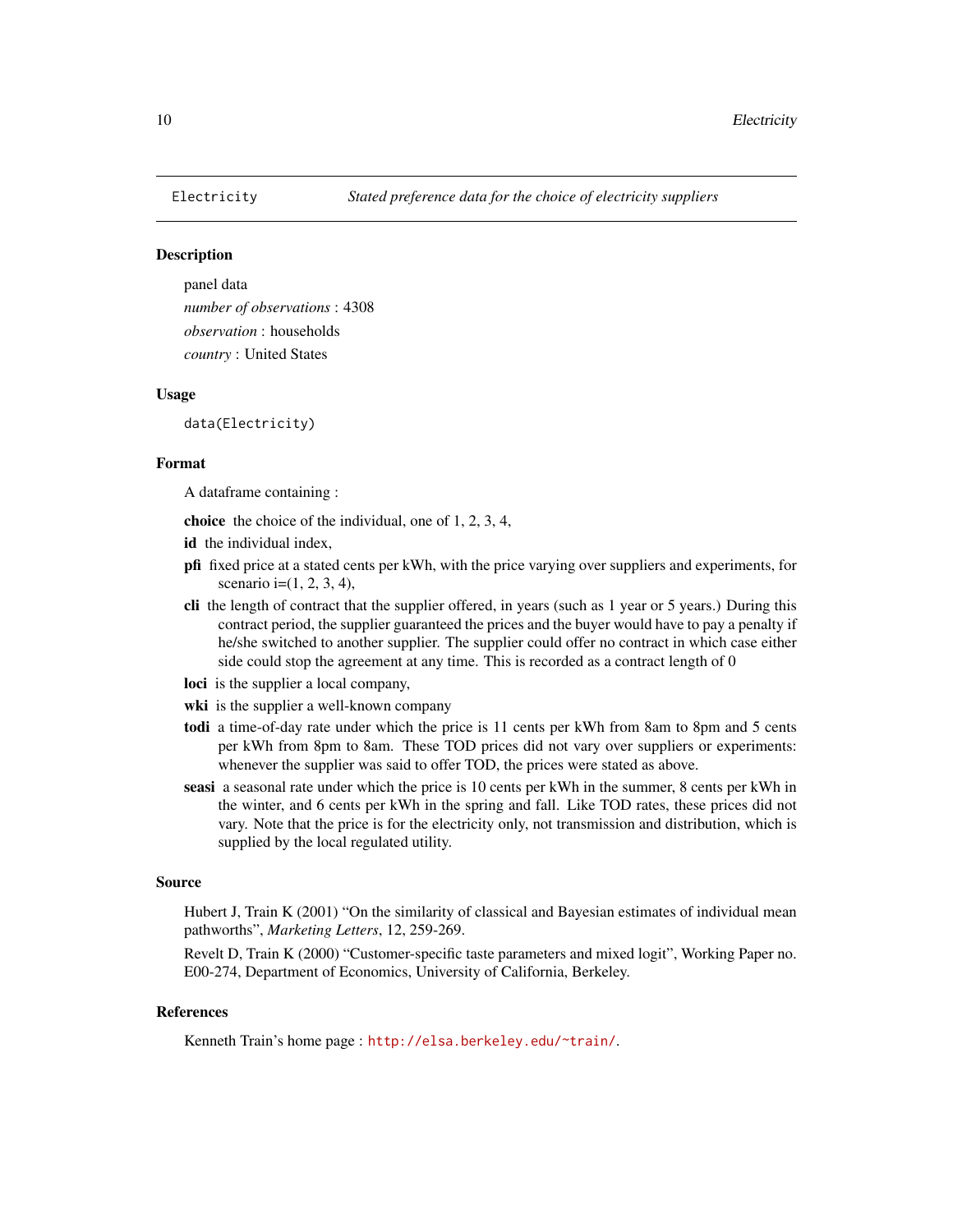<span id="page-10-0"></span>

This file contains several fitted mixed logit and multinomial probit models. These examples are used in the vignettes and in the man page and are stored in this file because they are pretty long to compute

#### Usage

data(Examples)

#### Format

These examples are obtained using the "Electricity" and the "Train", "Mode" and "Fishing" data set.

Fishing *Choice of Fishing Mode*

#### Description

a cross-section *number of observations* : 1182 *observation* : individuals *country* : United States

#### Usage

data(Fishing)

#### Format

A dataframe containing :

mode recreation mode choice, one of : beach, pier, boat and charter

price.beach price for beach mode

price.pier price for pier mode

price.boat price for private boat mode

price.charter price for charter boat mode

catch.beach catch rate for beach mode

catch.pier catch rate for pier mode

catch.boat catch rate for private boat mode

catch.charter catch rate for charter boat mode

income monthly income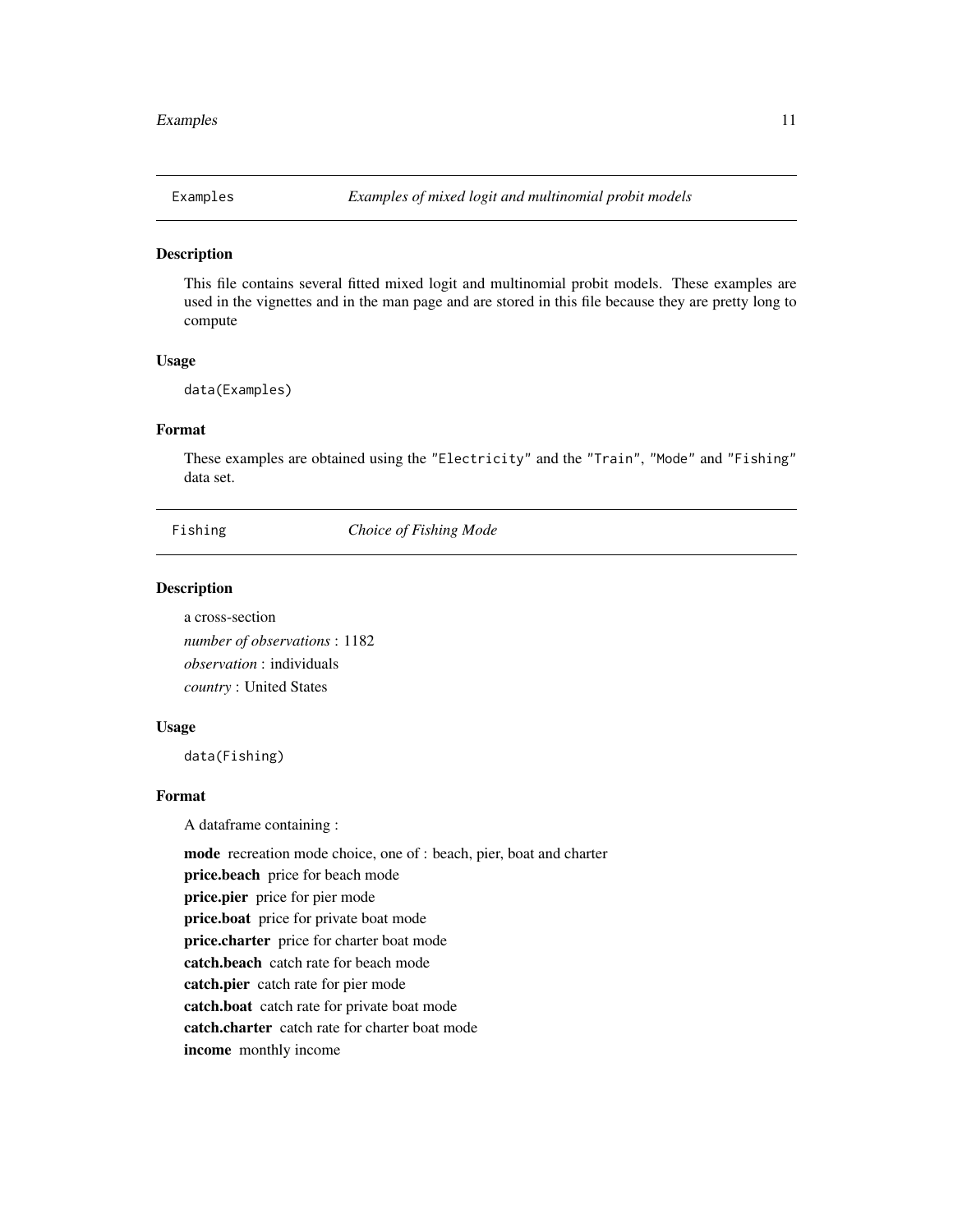#### <span id="page-11-0"></span>Source

Herriges, J. A. and C. L. Kling (1999) "Nonlinear Income Effects in Random Utility Models", *Review of Economics and Statistics*, 81, 62-72.

#### References

Cameron, A.C. and P.K. Trivedi (2005) *Microeconometrics : methods and applications*, Cambridge, pp. 463–466, 486 and 491–495.

Game *Ranked data for gaming platforms*

#### **Description**

a cross-section *number of observations* : 91 *observation* : individuals *country* : Netherlands

#### Usage

data(Game)

#### Format

A dataframe containing :

- ch.Platform where platform is one of Xbox, PlayStation, PSPortable, GameCube, GameBoy and PC. This variables contain the ranking of the platforms from 1 to 6,
- **own.Platform** these 6 variables are dummies which indicate whether the given plaform is already owned by the respondent,

age the age of the respondent,

hours hours per week spent on gaming.

#### Details

The data are also provided in long format (use in this case data(Game2)). In this case, the alternative and the choice situation are respectively indicated in the platform and chid variables.

#### Source

Denis Fok, Richard Paap, and Bram van Dijk (2010) "A Rank-Ordered Logit Model with Unobserved Heterogeneity in Ranking Capabilities", Journal of Applied Econometrics, forthcoming

#### References

Journal of Applied Econometrics data archive : <http://jae.wiley.com/jae/>.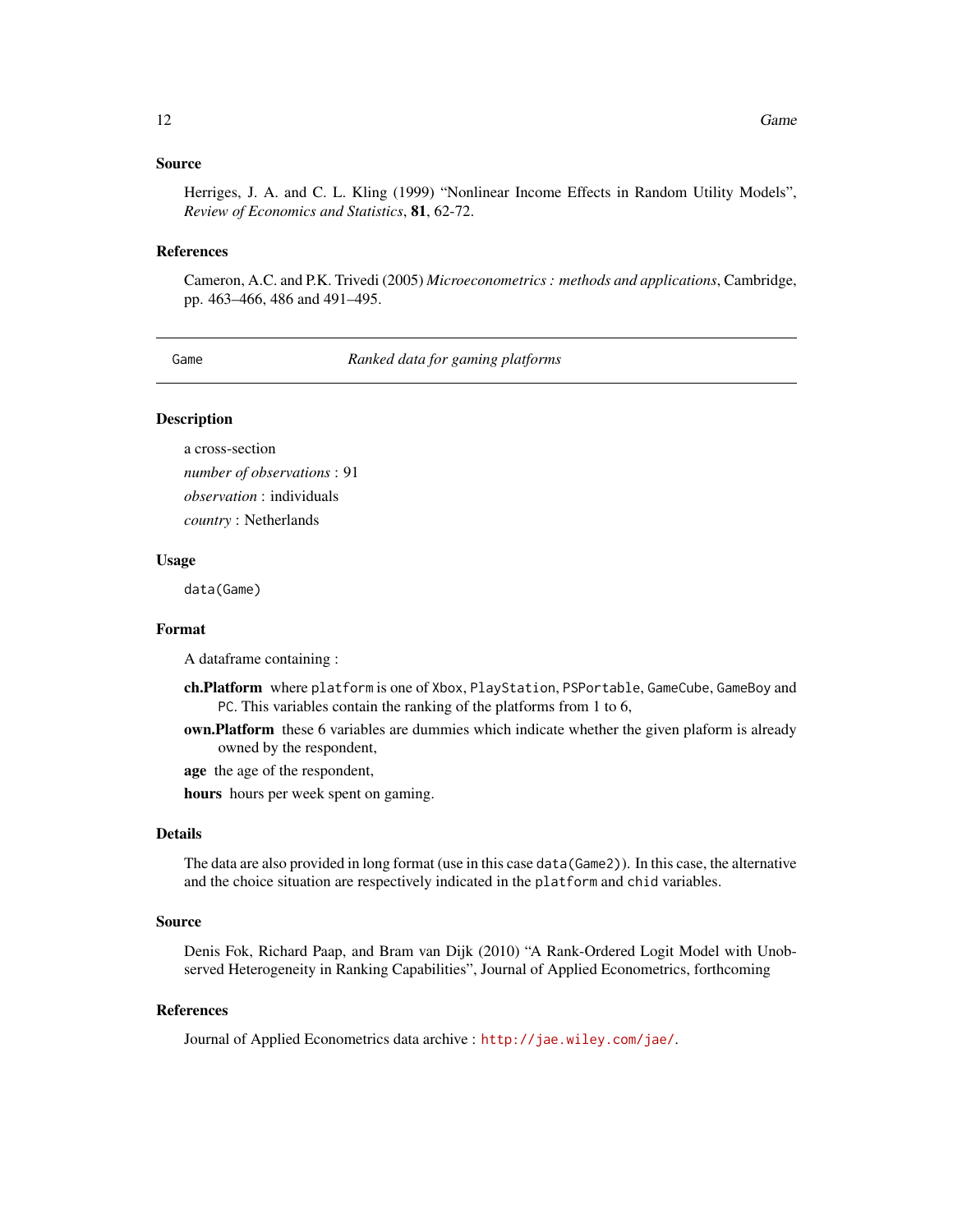<span id="page-12-0"></span>a cross-section *number of observations* : 250 *observation* : households *country* : California

#### Usage

data(HC)

#### Format

A dataframe containing :

- depvar heating system, one of gcc (gas central heat with cooling), ecc (electric central resistence heat with cooling), erc (electric room resistence heat with cooling), hpc (electric heat pump which provides cooling also), gc (gas central heat without cooling, ec (electric central resistence heat without cooling), er (electric room resistence heat without cooling)
- ich.z installation cost of the heating portion of the system

*nia*

- icca installation cost for cooling
- och.z operating cost for the heating portion of the system
- occa operating cost for cooling

income annual income of the household

#### References

Kenneth Train's home page : <http://elsa.berkeley.edu/~train/>.

Heating *Heating System Choice in California Houses*

## Description

a cross-section *number of observations* : 900 *observation* : households *country* : California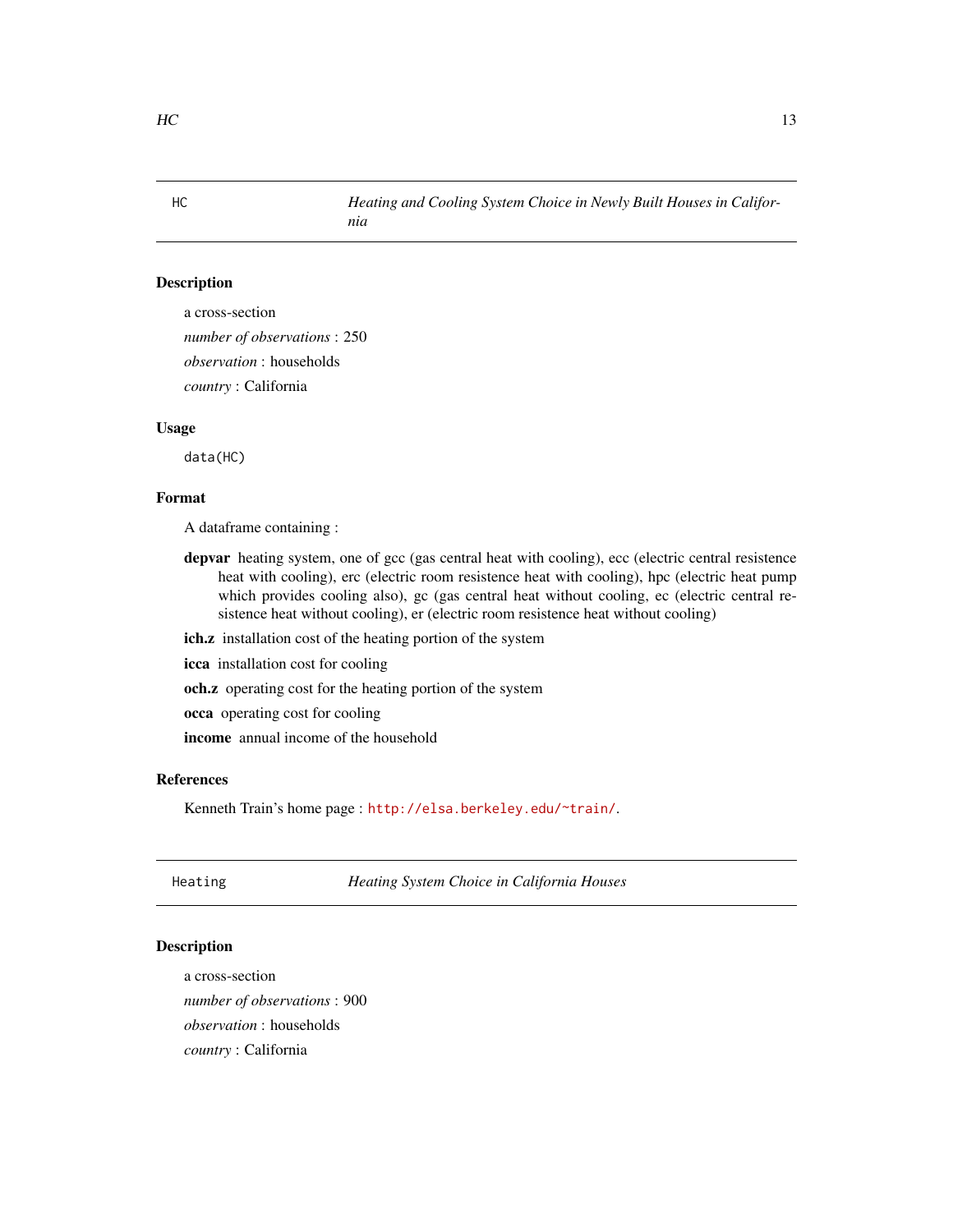#### Usage

data(Heating)

#### Format

A dataframe containing :

#### idcase id

- depvar heating system, one of gc (gas central), gr (gas room), ec (electric central), er (electric room), hp (heat pump)
- ic.z installation cost for heating system z (defined for the 5 heating systems)

oc.z annual operating cost for heating system z (defined for the 5 heating systems)

pb.z ratio oc.z/ic.z

income annual income of the household

agehed age of the household head

rooms numbers of rooms in the house

#### References

Kenneth Train's home page : <http://elsa.berkeley.edu/~train/>.

hmftest *Hausman-McFadden Test*

#### Description

Test the IIA hypothesis (independence of irrelevant alternatives) for a multinomial logit model.

#### Usage

```
hmftest(x, ...)
## S3 method for class 'mlogit'
hmftest(x, z, ...)
## S3 method for class 'formula'
hmftest(x, alt.subset, ...)
```
#### Arguments

| x          | an object of class mlogit or a formula,                                                                                                                     |
|------------|-------------------------------------------------------------------------------------------------------------------------------------------------------------|
| z          | an object of class mologit or a subset of alternatives for the mologit method. This<br>should be the same model as x estimated on a subset of alternatives, |
| alt.subset | a subset of alternatives,                                                                                                                                   |
| $\ddotsc$  | further arguments passed to mlogit for the formula method.                                                                                                  |

<span id="page-13-0"></span>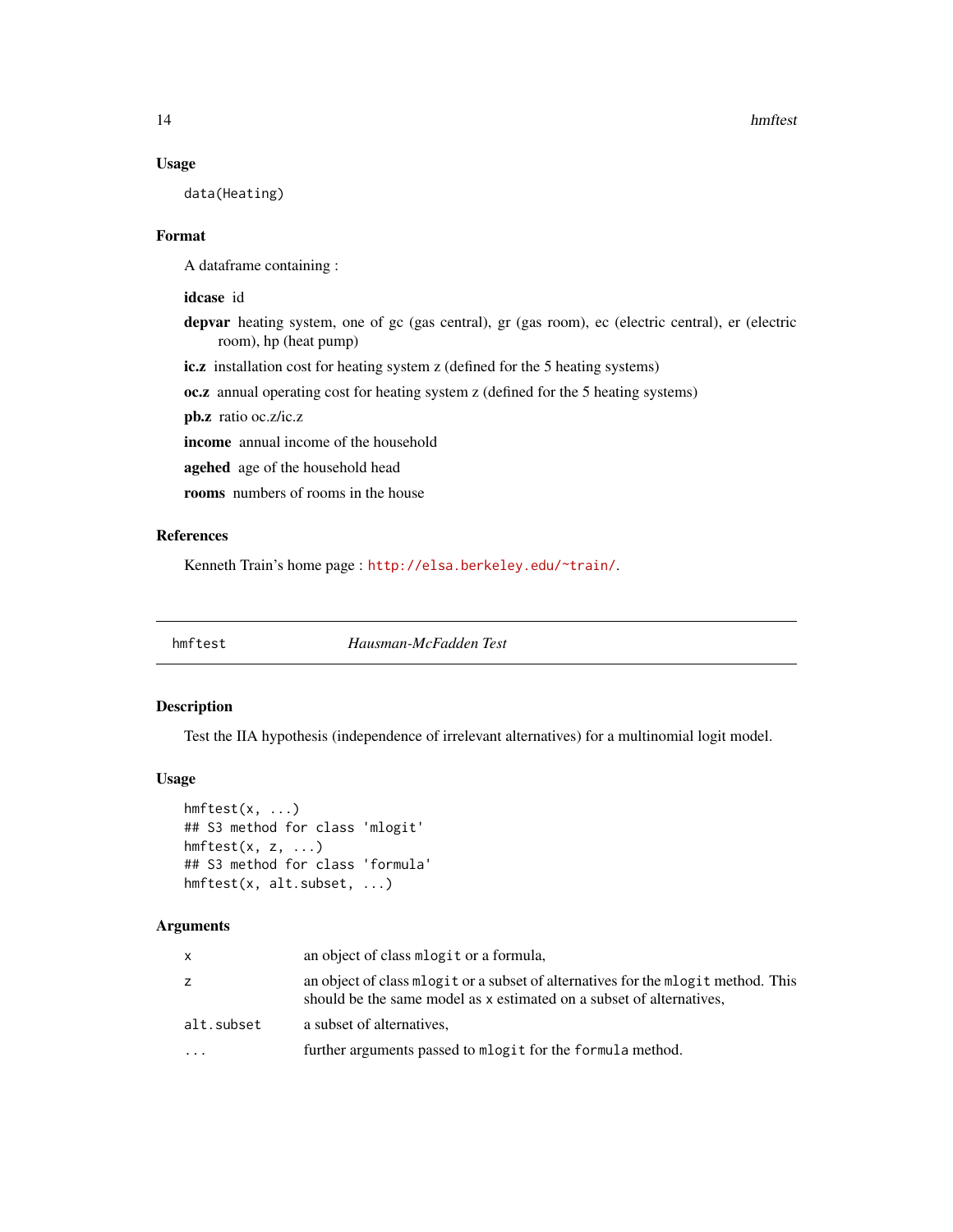#### hmftest 15

#### Details

This is an implementation of the Hausman's consistency test for multinomial logit models. If the independance of irrelevant alternatives applies, the probability ratio of every two alternatives depends only on the characteristics of these alternatives. Consequentely, the results obtained on the estimation with all the alternatives or only on a subset of them are consistent, but more efficient in the first case. On the contrary, only the results obtained from the estimation on a relevant subset are consistent. To compute this test, one needs a model estimated with all the alternatives and one model estimated on a subset of alternatives. This can be done by providing two objects of class mlogit, one object of class mlogit and a character vector indicating the subset of alternatives, or a formula and a subset of alternatives.

#### Value

an object of class "htest".

#### Author(s)

Yves Croissant

#### References

Hausman, J.A. and D. McFadden (1984), A Specification Test for the Multinomial Logit Model, *Econometrica*, 52, pp.1219–1240.

#### Examples

## from Greene's Econometric Analysis p. 731

```
data("TravelMode",package="AER")
TravelMode <- mlogit.data(TravelMode,choice="choice",shape="long",
                          alt.var="mode",chid.var="individual")
```
## Create a variable of income only for the air mode

TravelMode\$avinc <- with(TravelMode,(mode=='air')\*income)

## Estimate the model on all alternatives, with car as the base level ## like in Greene's book.

```
#x <- mlogit(choice~wait+gcost+avinc,TravelMode,reflevel="car")
x <- mlogit(choice~wait+gcost+avinc,TravelMode)
```
## Estimate the same model for ground modes only (the variable avinc ## must be dropped because it is 0 for every observation

```
g <- mlogit(choice~wait+gcost,TravelMode,reflevel="car",
           alt.subset=c("car","bus","train"))
```
## Compute the test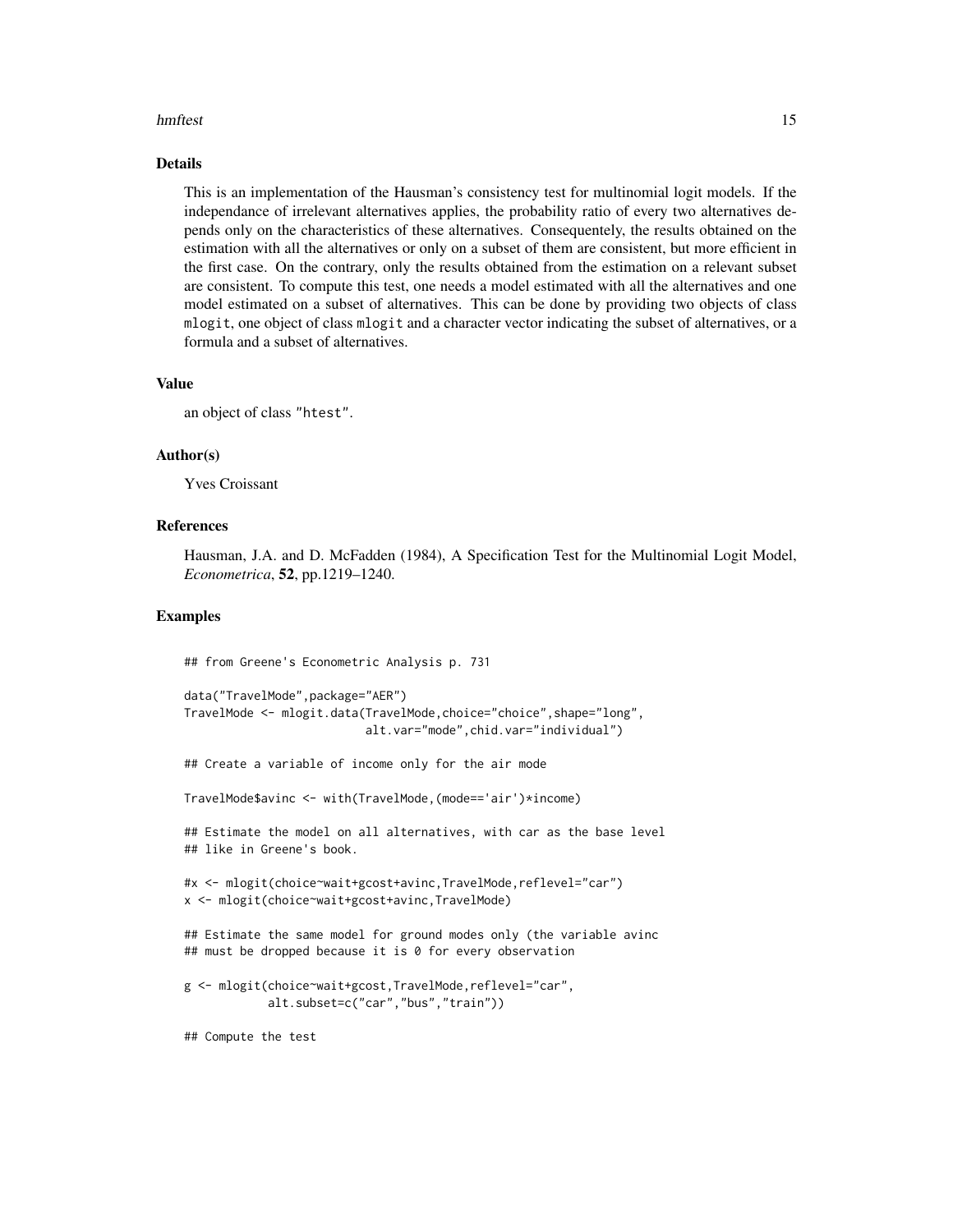<span id="page-15-0"></span>16 Ketchup Ketchup Ketchup Ketchup Ketchup Ketchup Ketchup Ketchup Ketchup Ketchup Ketchup Ketchup Ketchup Ketchup Ketchup Ketchup Ketchup Ketchup Ketchup Ketchup Ketchup Ketchup Ketchup Ketchup Ketchup Ketchup Ketchup Ket

hmftest(x,g)

#### Ketchup *Choice of Brand for Ketchup*

#### Description

a cross-section

*number of observations* : 4956

*observation* : individuals

*country* : United States

#### Usage

data(Ketchup)

#### Format

A dataframe containing :

hid individuals identifiers

id purchase identifiers

choice one of heinz, hunts, delmonte, stb (store brand)

price.z price of brand z

#### Source

Kim, Byong–Do, Robert C. Blattberg and Peter E. Rossi (1995) "Modeling the distribution of price sensitivity and implications for optimal retail pricing", *Journal of Business Economics and Statistics*, 13(3), 291.

#### References

Journal of Business Economics and Statistics web site : [http://www.amstat.org/publications/](http://www.amstat.org/publications/jbes/) [jbes/](http://www.amstat.org/publications/jbes/).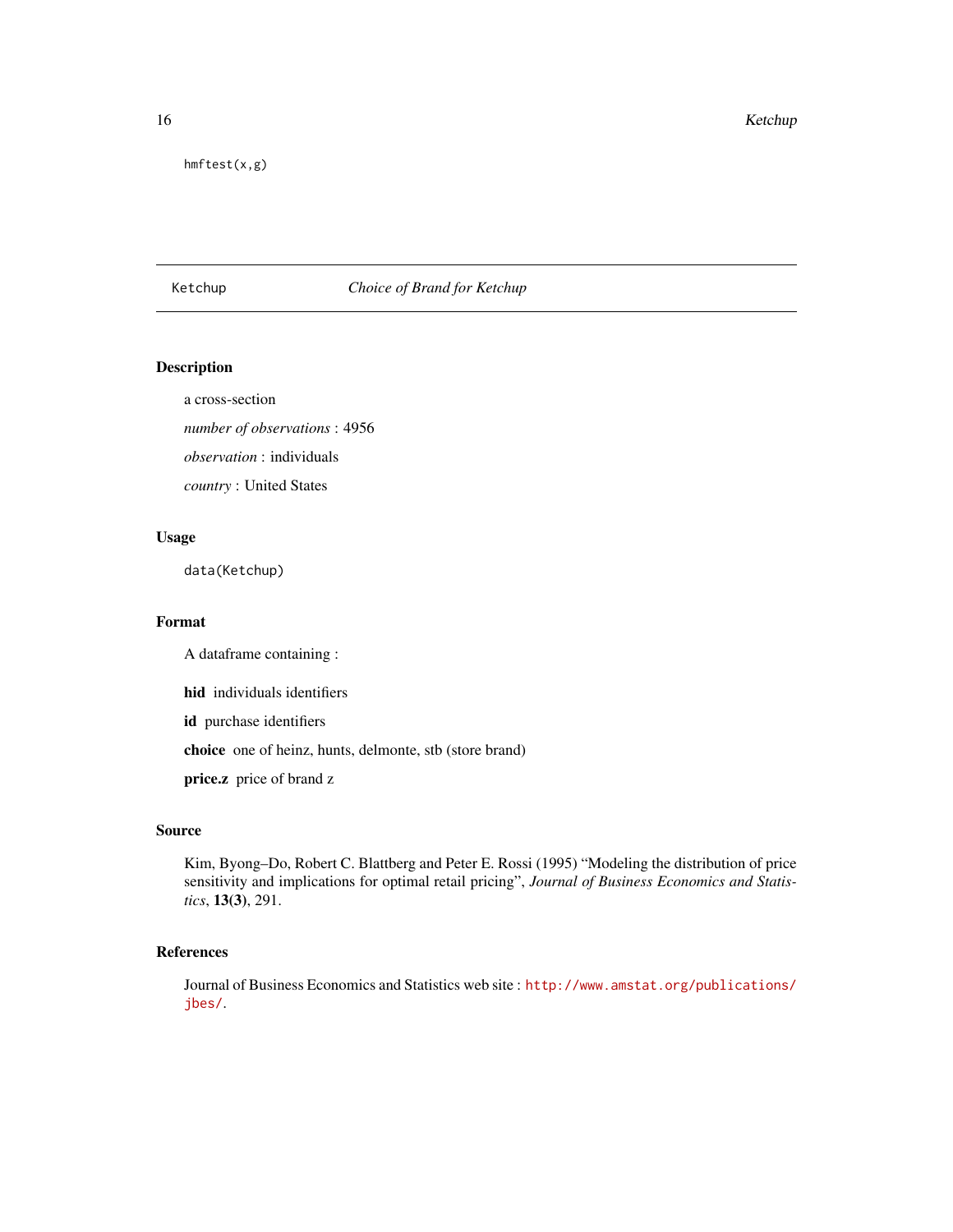<span id="page-16-1"></span><span id="page-16-0"></span>Two kinds of variables are used in logit models: alternative specific and individual specific variables. mFormula provides a relevant class to deal with this specificity and suitable methods to extract the elements of the model.

#### Usage

```
mFormula(object)
## S3 method for class 'formula'
mFormula(object)
is.mFormula(object)
## S3 method for class 'mFormula'
model.matrix(object, data, ...)
## S3 method for class 'mFormula'
model.frame(formula, data, ..., lhs = NULL, rhs = NULL)
```
#### Arguments

| object   | for the mFormula function, a formula, for the update and model. matrix meth-<br>ods, a mFormula object, |
|----------|---------------------------------------------------------------------------------------------------------|
| formula  | a mFormula object,                                                                                      |
| data     | adata.frame,                                                                                            |
| lhs      | see Formula                                                                                             |
| rhs      | see Formula                                                                                             |
| $\cdots$ | further arguments.                                                                                      |
|          |                                                                                                         |

#### Details

Let J being the number of alternatives. The formula may include alternative-specific and individual specific variables. For the latter, J-1 coefficients are estimated for each variable. For the former, only one (generic) coefficient or J different coefficient may be estimated.

A mFormula is a formula for which the right hand side may contain three parts: the first one contains the alternative specific variables with generic coefficient, *i.e.* a unique coefficient for all the alternatives ; the second one contains the individual specific variables for which one coefficient is estimated for all the alternatives except one of them ; the third one contains the alternative specific variables with alternative specific coefficients. The different parts are separeted by a "|" sign. If a standard formula is writen, it is assumed that there are only alternative specific variables with generic coefficients.

The intercept is necessarely alternative specific (a generic intercept is not identified because only utility differences are relevant). Therefore, it deals with the second part of the formula. As it is usual in R, the default behaviour is to include an intercept. A model without an intercept (which is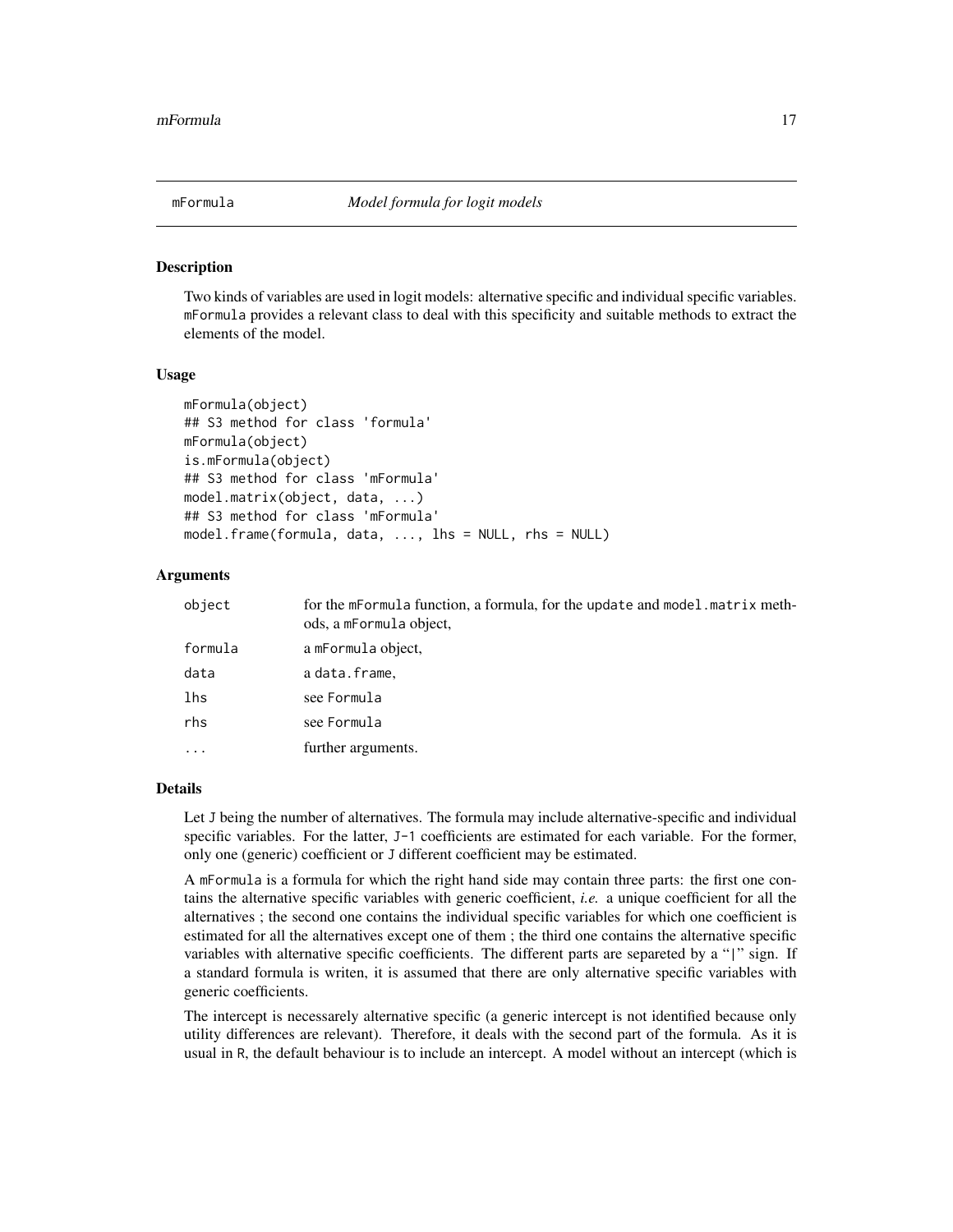<span id="page-17-0"></span>hardly meaningfull) may be specified by includint  $+0$  or  $-1$  in the second rhs part of the formula.  $+0$ or -1 in the first and in the third part of the formula are simply ignored.

Specific methods are provided to build correctly the model matrix and to update the formula. The mFormula function is not intended to be use directly. While using the mlogit function, the first argument is automaticaly coerced to a mFormula object.

#### Value

an object of class mFormula.

#### Author(s)

Yves Croissant

#### Examples

```
data("Fishing", package = "mlogit")
Fish \le mlogit.data(Fishing, varying = c(2:9), shape = "wide", choice =
"mode")
# a formula with to alternative specific variables (price and catch) and
# an intercept
f1 <- mFormula(mode ~ price + catch)
head(model.matrix(f1, Fish), 2)
# same, with an individual specific variable (income)
f2 <- mFormula(mode ~ price + catch | income)
head(model.matrix(f2, Fish), 2)
# same, without an intercept
f3 <- mFormula(mode \sim price + catch | income + 0)
head(model.matrix(f3, Fish), 2)
# same as f2, but now, coefficients of catch are alternative specific
f4 <- mFormula(mode ~ price | income | catch)
head(model.matrix(f4, Fish), 2)
```
<span id="page-17-1"></span>mlogit *Multinomial logit model*

#### Description

Estimation by maximum likelihood of the multinomial logit model, with alternative-specific and/or individual specific variables.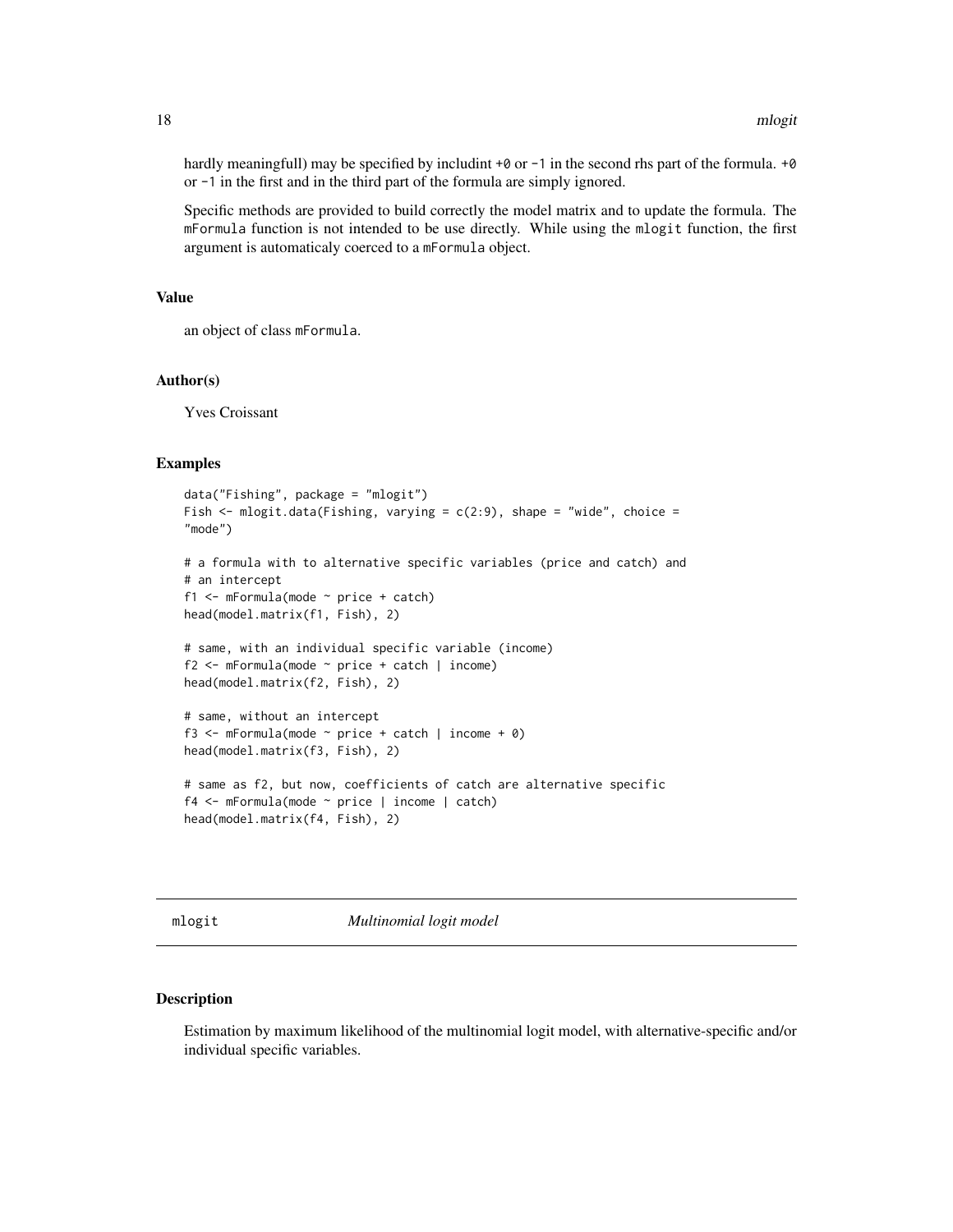mlogit the contract of the contract of the contract of the contract of the contract of the contract of the contract of the contract of the contract of the contract of the contract of the contract of the contract of the con

#### Usage

```
mlogit(formula, data, subset, weights, na.action, start = NULL,
      alt.subset = NULL, reflevel = NULL,nests = NULL, un.nest.el = FALSE, unscaled = FALSE,
      heterosc = FALSE, rpar = NULL, probit = FALSE,
      R = 40, correlation = FALSE, halton = NULL,
       random.nb = NULL, panel = FALSE, estimate = TRUE,
       seed = 10, ...## S3 method for class 'mlogit'
print(x, digits = max(3, getOption("digits") - 2),width = getOption("width"), ...)## S3 method for class 'mlogit'
summary(object, ...)
## S3 method for class 'summary.mlogit'
print(x, \text{ digits} = max(3, \text{ getOption("digits")} - 2),width = getOption("width"), ...)## S3 method for class 'mlogit'
print(x, digits = max(3, getOption("digits") - 2),width = getOption("width"), ...)## S3 method for class 'mlogit'
logLik(object, ...)
## S3 method for class 'mlogit'
residuals(object, outcome = TRUE, ...)
## S3 method for class 'mlogit'
fitted(object, outcome = TRUE, ...)## S3 method for class 'mlogit'
predict(object, newdata, returnData = FALSE, ...)
## S3 method for class 'mlogit'
df.residual(object, ...)
## S3 method for class 'mlogit'
terms(x, \ldots)## S3 method for class 'mlogit'
model.matrix(object, ...)
## S3 method for class 'mlogit'
update(object, new, ...)
```
#### Arguments

| x, object  | an object of class mlogit                                  |
|------------|------------------------------------------------------------|
| formula    | a symbolic description of the model to be estimated,       |
| new        | an updated formula for the update method,                  |
| newdata    | a data. frame for the predict method,                      |
| returnData | if TRUE, the data is returned as an attribute.             |
| data       | the data: an mlogit.data object or an ordinary data.frame, |
| subset     | an optional vector specifying a subset of observations,    |
| weights    | an optional vector of weights,                             |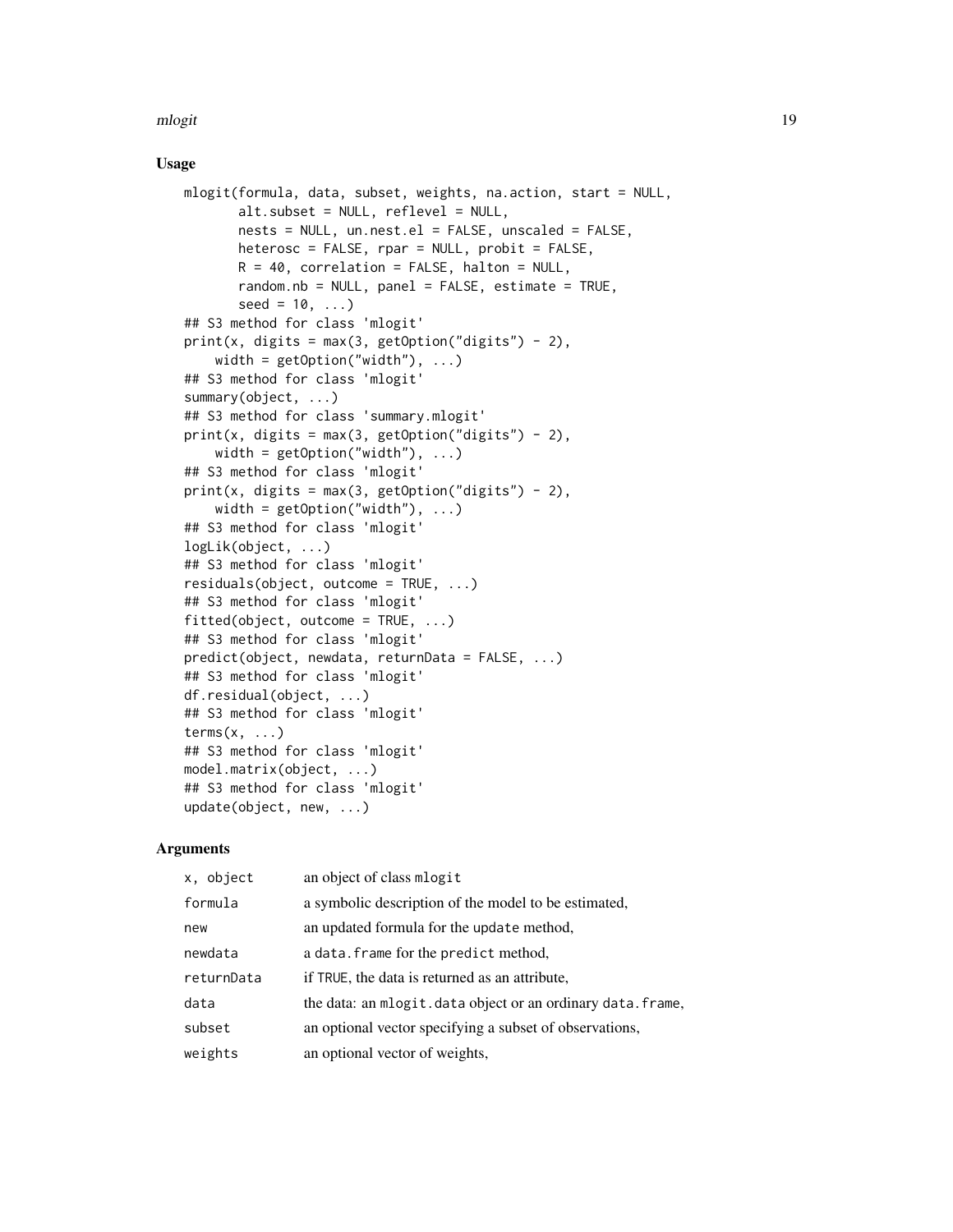| na.action   | a function which indicates what should happen when the data contains 'NA's,                                                                                                                                                                                                                                                                                                                       |
|-------------|---------------------------------------------------------------------------------------------------------------------------------------------------------------------------------------------------------------------------------------------------------------------------------------------------------------------------------------------------------------------------------------------------|
| start       | a vector of starting values,                                                                                                                                                                                                                                                                                                                                                                      |
| alt.subset  | a vector of character strings containing the subset of alternative on which the<br>model should be estimated,                                                                                                                                                                                                                                                                                     |
| reflevel    | the base alternative (the one for which the coefficients of individual-specific<br>variables are normalized to $0$ ),                                                                                                                                                                                                                                                                             |
| nests       | a named list of characters vectors, each names being a nest, the corresponding<br>vector being the set of alternatives that belong to this nest,                                                                                                                                                                                                                                                  |
| un.nest.el  | a boolean, if TRUE, the hypothesis of unique elasticity is imposed for nested logit<br>models,                                                                                                                                                                                                                                                                                                    |
| unscaled    | a boolean, if TRUE, the unscaled version of the nested logit model is estimated,                                                                                                                                                                                                                                                                                                                  |
| heterosc    | a boolean, if TRUE, the heteroscedastic logit model is estimated,                                                                                                                                                                                                                                                                                                                                 |
| rpar        | a named vector whose names are the random parameters and values the distri-<br>bution : 'n' for normal, '1' for log-normal, 't' for truncated normal, 'u' for<br>uniform,                                                                                                                                                                                                                         |
| probit      | if TRUE, a multinomial porbit model is estimated,                                                                                                                                                                                                                                                                                                                                                 |
| R           | the number of function evaluation for the gaussian quadrature method used if<br>heterosc=TRUE, the number of draws of pseudo-random numbers if rpar is not<br>NULL,                                                                                                                                                                                                                               |
| correlation | only relevant if rpar is not NULL, if true, the correlation between random param-<br>eters is taken into account,                                                                                                                                                                                                                                                                                 |
| halton      | only relevant if rpar is not NULL, if not NULL, halton sequence is used instead<br>of pseudo-random numbers. If halton=NA, some default values are used for<br>the prime of the sequence (actually, the primes are used in order) and for the<br>number of elements droped. Otherwise, halton should be a list with elements<br>prime (the primes used) and drop (the number of elements droped). |
| random.nb   | only relevant if rpar is not NULL, a user-supplied matrix of random,                                                                                                                                                                                                                                                                                                                              |
| panel       | only relevant if rpar is not NULL and if the data are repeated observations of the<br>same unit; if TRUE, the mixed-logit model is estimated using panel techniques,                                                                                                                                                                                                                              |
| estimate    | a boolean indicating whether the model should be estimated or not: if not, the<br>model. frame is returned,                                                                                                                                                                                                                                                                                       |
| seed        |                                                                                                                                                                                                                                                                                                                                                                                                   |
| digits      | the number of digits,                                                                                                                                                                                                                                                                                                                                                                             |
| width       | the width of the printing,                                                                                                                                                                                                                                                                                                                                                                        |
| outcome     | a boolean which indicates, for the fitted and the residuals methods whether<br>a matrix (for each choice, one value for each alternative) or a vector (for each                                                                                                                                                                                                                                   |
|             | choice, only a value for the alternative chosen) should be returned,                                                                                                                                                                                                                                                                                                                              |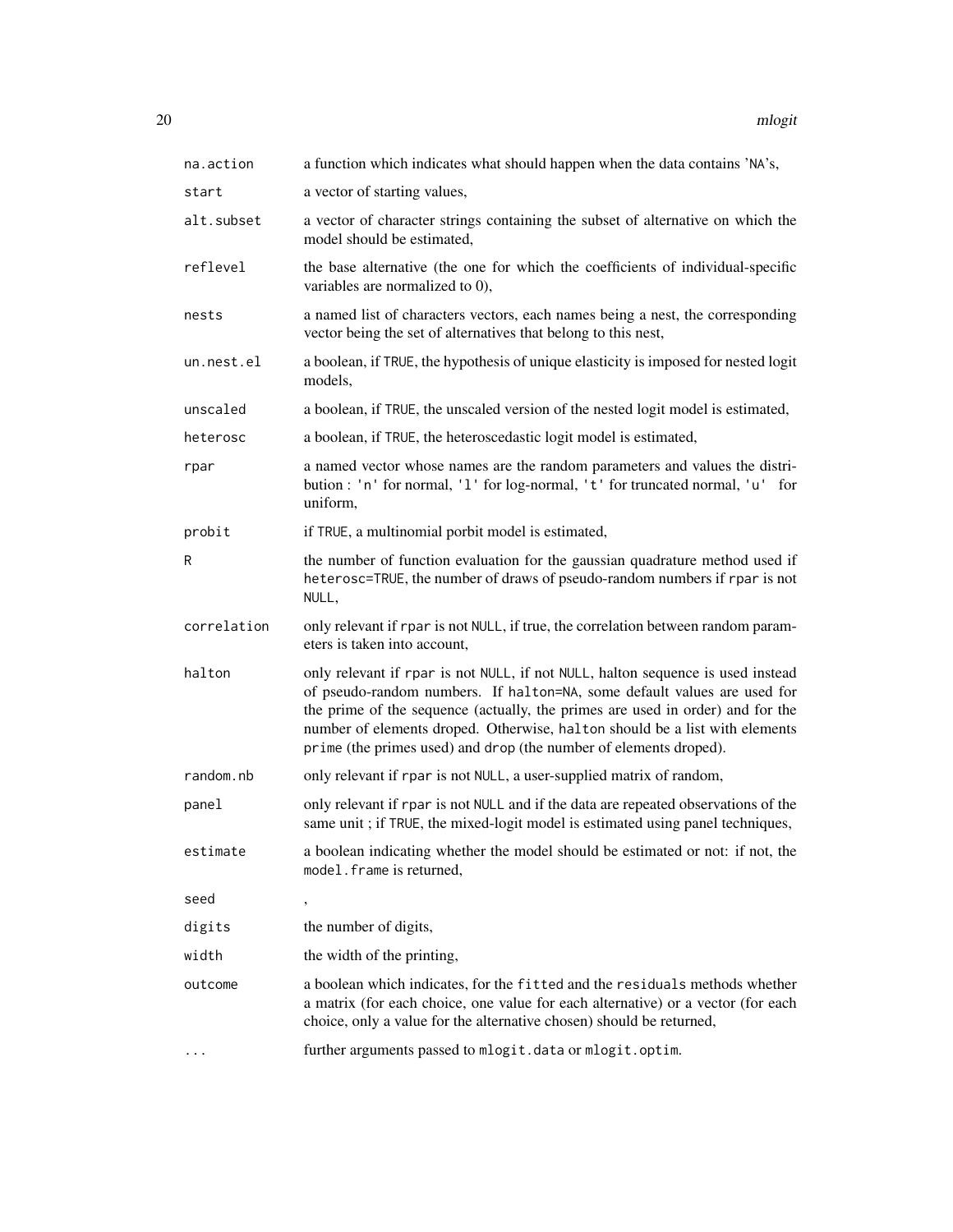#### <span id="page-20-0"></span>mlogit 21

#### Details

For how to use the formula argument, see [mFormula](#page-16-1).

The data argument may be an ordinary data.frame. In this case, some supplementary arguments should be provided and are passed to [mlogit.data](#page-23-1). Note that it is not necessary to indicate the choice argument as it is deduced from the formula.

The model is estimated using the [mlogit.optim](#page-25-1) function.

The basic multinomial logit model and three important extentions of this model may be estimated.

If heterosc=TRUE, the heteroscedastic logit model is estimated. J-1 extra coefficients are estimated that represent the scale parameter for J-1 alternatives, the scale parameter for the reference alternative being normalized to 1. The probabilities don't have a closed form, they are estimated using a gaussian quadrature method.

If nests is not NULL, the nested logit model is estimated.

If rpar is not NULL, the random parameter model is estimated. The probabilities are approximated using simulations with R draws and halton sequences are used if halton is not NULL. Pseudo-random numbers are drawns from a standard normal and the relevant transformations are performed to obtain numbers drawns from a normal, log-normal, censored-normal or uniform distribution. If correlation=TRUE, the correlation between the random parameters are taken into account by estimating the components of the cholesky decomposition of the covariance matrix. With G random parameters, without correlation G standard deviations are estimated, with correlation G  $*$  (G + 1) /2 coefficients are estimated.

#### Value

An object of class "mlogit", a list with elements:

| coefficients     | the named vector of coefficients,                                       |  |
|------------------|-------------------------------------------------------------------------|--|
| logLik           | the value of the log-likelihood,                                        |  |
| hessian          | the hessian of the log-likelihood at convergence,                       |  |
| gradient         | the gradient of the log-likelihood at convergence,                      |  |
| call             | the matched call,                                                       |  |
| est.stat         | some information about the estimation (time used, optimisation method), |  |
| freg             | the frequency of choice,                                                |  |
| residuals        | the residuals.                                                          |  |
| fitted.values    | the fitted values.                                                      |  |
| formula          | the formula (a mFormula object),                                        |  |
| expanded.formula |                                                                         |  |
|                  | the formula (a formula object),                                         |  |
| model            | the model frame used,                                                   |  |
| index            | the index of the choice and of the alternatives.                        |  |

#### Author(s)

Yves Croissant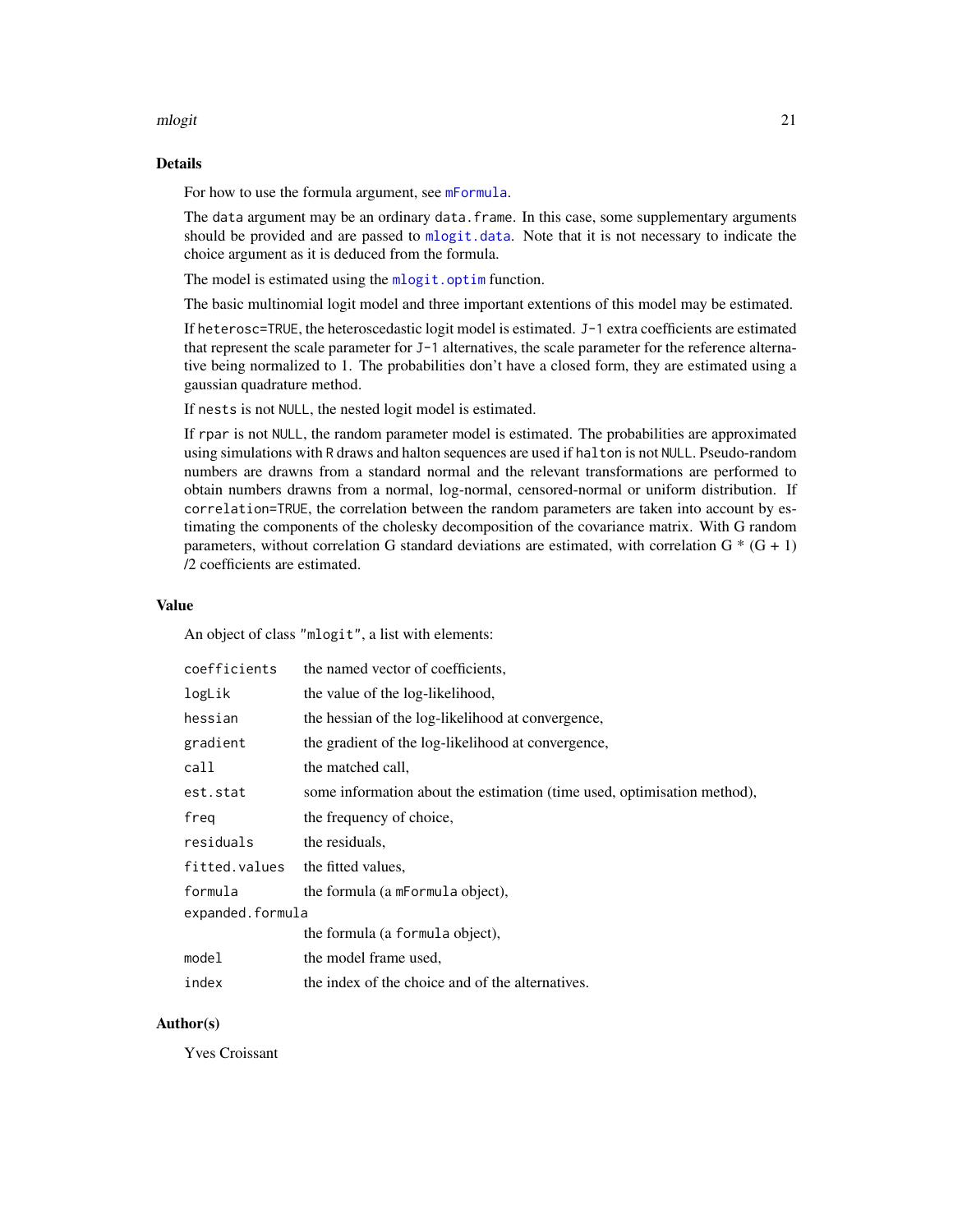#### <span id="page-21-0"></span>References

McFadden, D. (1973) Conditional Logit Analysis of Qualitative Choice Behavior, in P. Zarembka ed., *Frontiers in Econometrics*, New-York: Academic Press.

McFadden, D. (1974) "The Measurement of Urban Travel Demand", *Journal of Public Economics*, 3, pp. 303-328.

Train, K. (2004) *Discrete Choice Modelling, with Simulations*, Cambridge University Press.

#### See Also

[mlogit.data](#page-23-1) to shape the data. [multinom](#page-0-0) from package nnet performs the estimation of the multinomial logit model with individual specific variables. [mlogit.optim](#page-25-1) for details about the optimization function.

#### Examples

```
## Cameron and Trivedi's Microeconometrics p.493 There are two
## alternative specific variables : price and catch one individual
## specific variable (income) and four fishing mode : beach, pier, boat,
## charter
data("Fishing", package = "mlogit")
Fish \le mlogit.data(Fishing, varying = c(2:9), shape = "wide", choice = "mode")
## a pure "conditional" model
summary(mlogit(mode \sim price + catch, data = Fish))
## a pure "multinomial model"
summary(mlogit(mode \sim \theta | income, data = Fish))
## which can also be estimated using multinom (package nnet)
library("nnet")
summary(multinom(mode \sim income, data = Fishing))
## a "mixed" model
m <- mlogit(mode ~ price+ catch | income, data = Fish)
summary(m)
## same model with charter as the reference level
m <- mlogit(mode ~ price+ catch | income, data = Fish, reflevel = "charter")
## same model with a subset of alternatives : charter, pier, beach
m <- mlogit(mode \sim price+ catch | income, data = Fish,
            alt.subset = c("charter", "pier", "beach"))
```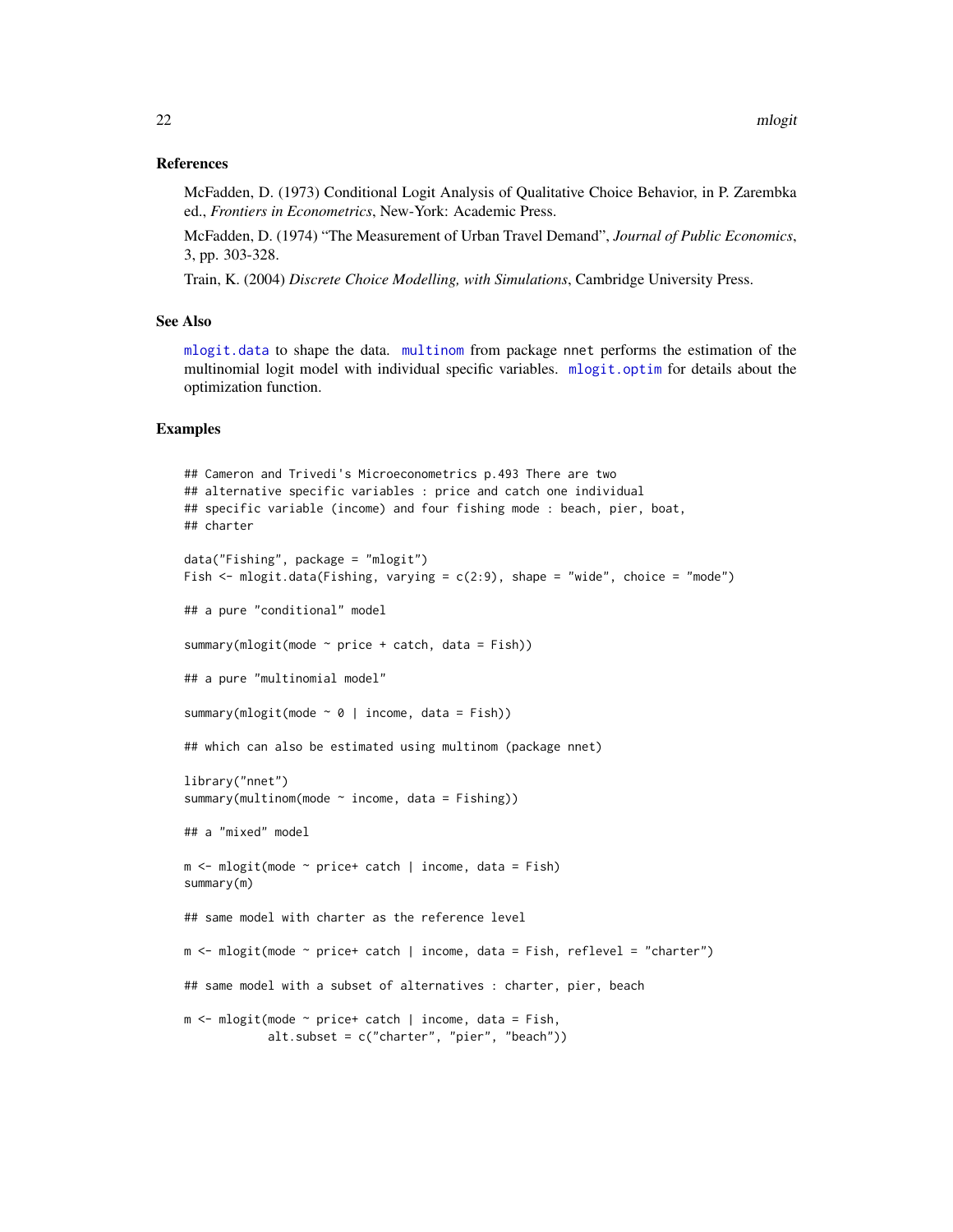#### mlogit 23

```
## model on unbalanced data i.e. for some observations, some
## alternatives are missing
# a data.frame in wide format with two missing prices
Fishing2 <- Fishing
Fishing2[1, "price.pier"] <- Fishing2[3, "price.beach"] <- NA
mlogit(mode~price+catch|income, Fishing2, shape="wide", choice="mode", varying = 2:9)
# a data.frame in long format with three missing lines
data("TravelMode", package = "AER")
Tr2 < - TravelMode[-c(2, 7, 9),]mlogit(choice~wait+gcost|income+size, Tr2, shape = "long",
       chid.var = "individual", alt.var="mode", choice = "choice")
## An heteroscedastic logit model
data("TravelMode", package = "AER")
hl <- mlogit(choice ~ wait + travel + vcost, TravelMode,
             shape = "long", chid.var = "individual", alt.var = "mode",
             method = "bfgs", heterosc = TRUE, tol = 10)
## A nested logit model
TravelMode$avincome <- with(TravelMode, income * (mode == "air"))
TravelMode$time <- with(TravelMode, travel + wait)/60
TravelMode$timeair <- with(TravelMode, time * I(mode == "air"))
TravelMode$income <- with(TravelMode, income / 10)
# Hensher and Greene (2002), table 1 p.8-9 model 5
TravelMode$incomeother <- with(TravelMode, ifelse(mode %in% c('air', 'car'), income, 0))
nl <- mlogit(choice~gcost+wait+incomeother, TravelMode,
             shape='long', alt.var='mode',
             nests=list(public=c('train', 'bus'), other=c('car','air')))
# same with a comon nest elasticity (model 1)
nl2 <- update(nl, un.nest.el = TRUE)
## a probit model
## Not run:
pr <- mlogit(choice ~ wait + travel + vcost, TravelMode,
             shape = "long", chid.var = "individual", alt.var = "mode",
             probit = TRUE)
## End(Not run)
## a mixed logit model
## Not run:
rpl <- mlogit(mode ~ price+ catch | income, Fishing, varying = 2:9,
              shape = 'wide', rpar = c(price='n', catch = 'n'),correlation = TRUE, halton = NA,
              R = 10, tol = 10, print.level = 0)
summary(rpl)
```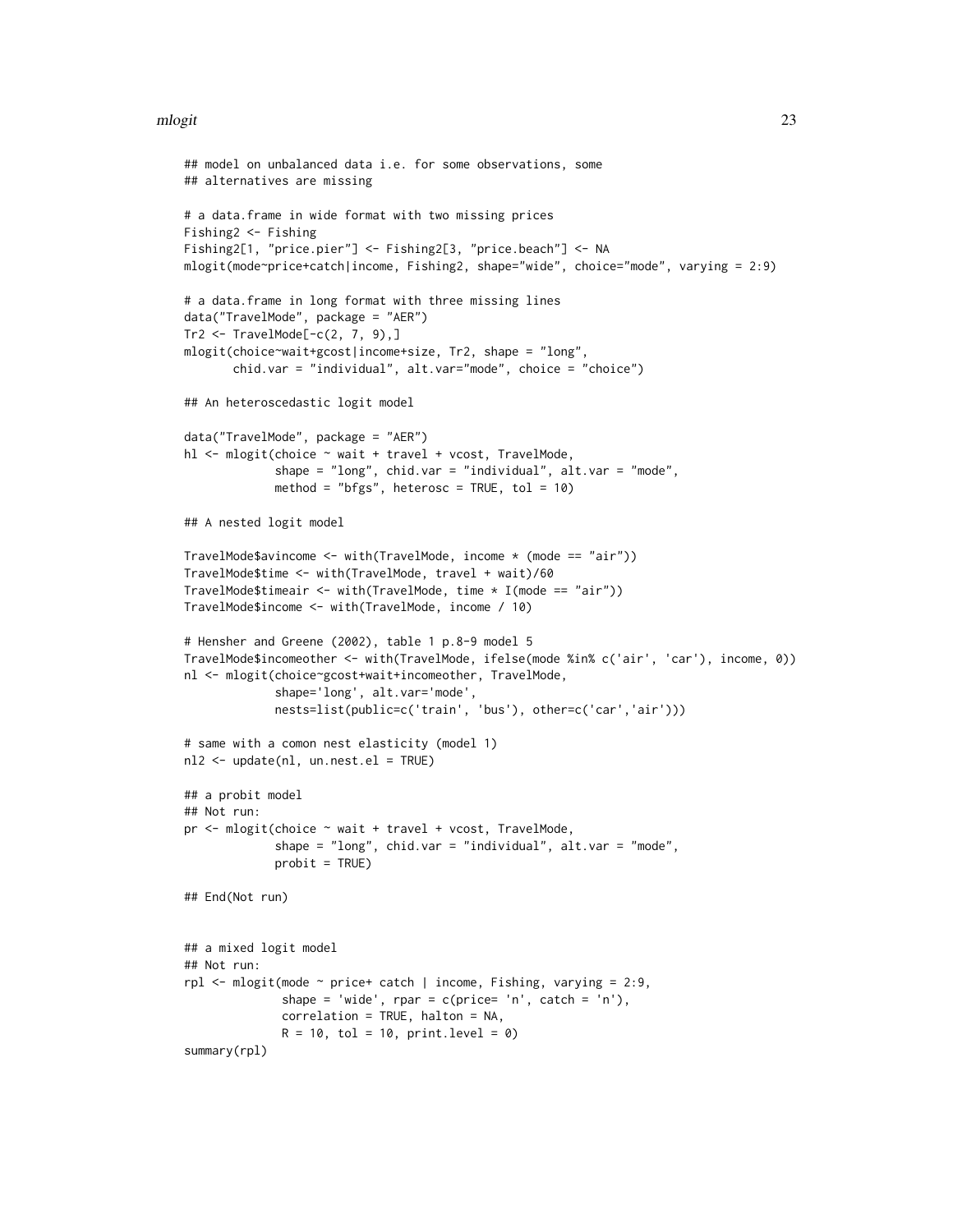```
rpar(rpl)
cor.mlogit(rpl)
cov.mlogit(rpl)
rpar(rpl, "catch")
summary(rpar(rpl, "catch"))
## End(Not run)
# a ranked ordered model
data("Game", package = "mlogit")
g <- mlogit(ch~own|hours, Game, choice='ch', varying = 1:12,
            ranked=TRUE, shape="wide", reflevel="PC")
```
<span id="page-23-1"></span>mlogit.data *data.frame for logit model*

#### Description

shape a data. frame in a suitable form for the use of the mlogit function.

#### Usage

```
mlogit.data(data, choice, shape = c("wide","long"), varying = NULL,
            sep=".",alt.var = NULL, chid.var = NULL, alt.levels = NULL,
            id-var = NULL, opposite = NULL, drop.index = FALSE,
            ranked = FALSE, ...)
## S3 method for class 'mlogit.data'
mean(x, \ldots)## S3 method for class 'pseries'
print(x, \ldots)
```
#### Arguments

| data    | a data.frame.                                                                                                                                                                                               |
|---------|-------------------------------------------------------------------------------------------------------------------------------------------------------------------------------------------------------------|
| X       | a mlogit.data or a pseries object,                                                                                                                                                                          |
| choice  | the variable indicating the choice made: it can be either a logical vector, a nu-<br>merical vector with 0 where the alternative is not chosen, a factor with level<br>'yes' when the alternative is chosen |
| shape   | the shape of the data. frame: whether long if each row is an alternative or wide<br>if each row is an observation,                                                                                          |
| varying | the indexes of the variables that are alternative specific,                                                                                                                                                 |
| sep     | the seperator of the variable name and the alternative name (only relevant for a<br>wide data.frame).                                                                                                       |

<span id="page-23-0"></span>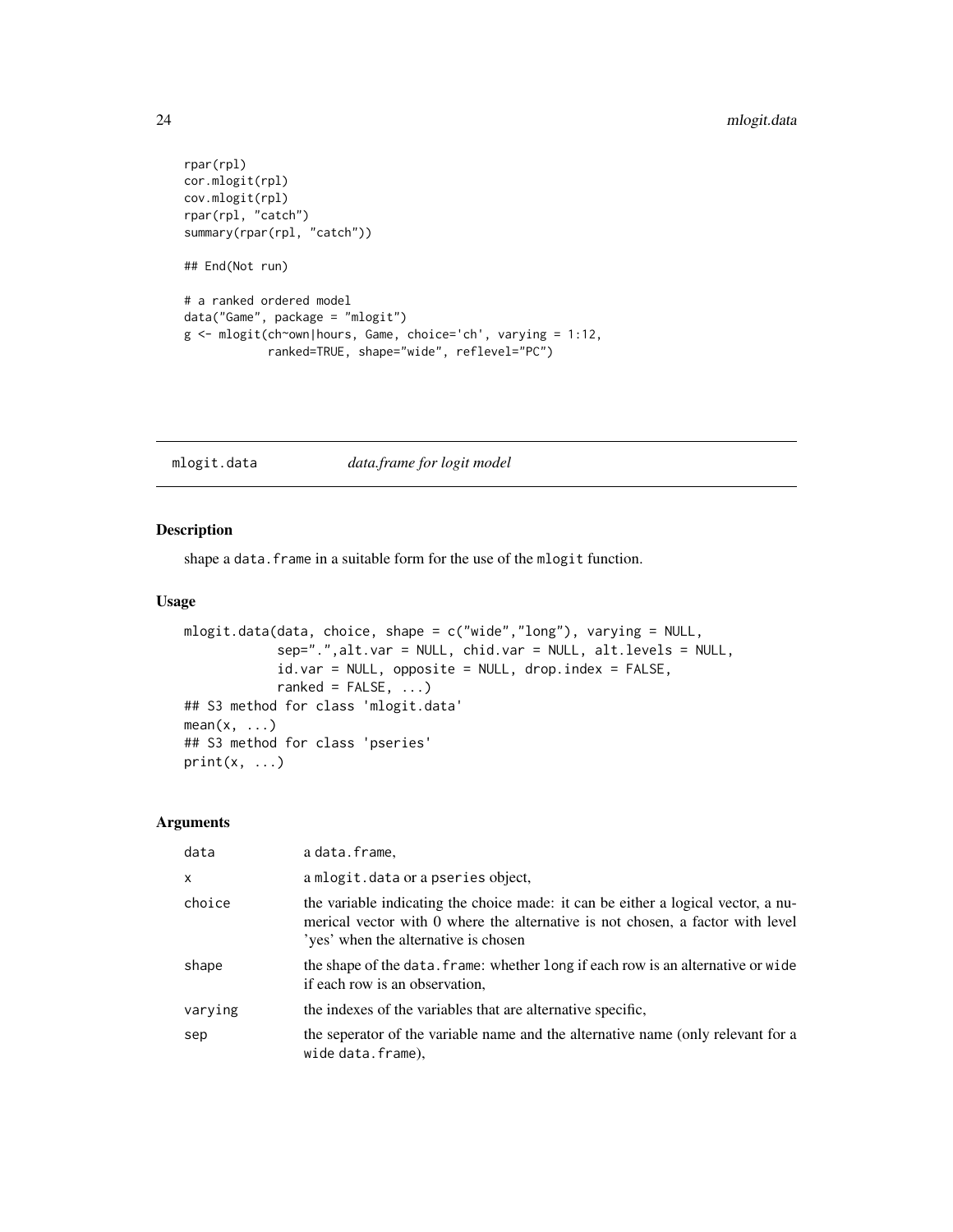#### mlogit.data 25

| alt.var    | the name of the variable that contains the alternative index (for a long data. frame<br>only) or the name under which the alternative index will be stored (the default<br>name is alt),                                             |
|------------|--------------------------------------------------------------------------------------------------------------------------------------------------------------------------------------------------------------------------------------|
| chid.var   | the name of the variable that contains the choice index or the name under which<br>the choice index will be stored,                                                                                                                  |
| alt.levels | the name of the alternatives: if null, for a wide data.frame, they are guessed<br>from the variable names and the choice variable (both should be the same), for<br>a long data. frame, they are guessed from the alt. var argument, |
| id.var     | the name of the variable that contains the individual index if any,                                                                                                                                                                  |
| opposite   | returns the opposite of the specified variables,                                                                                                                                                                                     |
| drop.index | should the index variables be dropped from the data. frame,                                                                                                                                                                          |
| ranked     | a logical value which is true if the response is a rank.                                                                                                                                                                             |
| $\cdots$   | further arguments passed to reshape.                                                                                                                                                                                                 |

#### Value

A mlogit.data object, which is a data.frame in long format, *i.e.* one line for each alternative. It has a index attribute, which is a data. frame that contains the index of the choice made ('chid'), the index of the alternative ('alt') and, if any, the index of the individual ('id'). The choice variable is a boolean which indicates the choice made. This function use reshape if the data.frame is in wide format.

#### Author(s)

Yves Croissant

#### See Also

reshape

#### Examples

```
# ModeChoice is a long data.frame
data("TravelMode", package = "AER")
TM <- mlogit.data(TravelMode, choice = "choice", shape = "long",
                 alt.levels = c("air", "train", "bus", "car"))
# Same but the alt variable called mode is provided
TM <- mlogit.data(TravelMode ,choice = "choice", shape = "long",
                  alt.var = "mode")# Same but the chid variable called individual is provided
TM <- mlogit.data(TravelMode, choice = "choice",
                  shape = "long", id.var = "individual",
                  alt.levels = c("air", "train", "bus", "car"))
```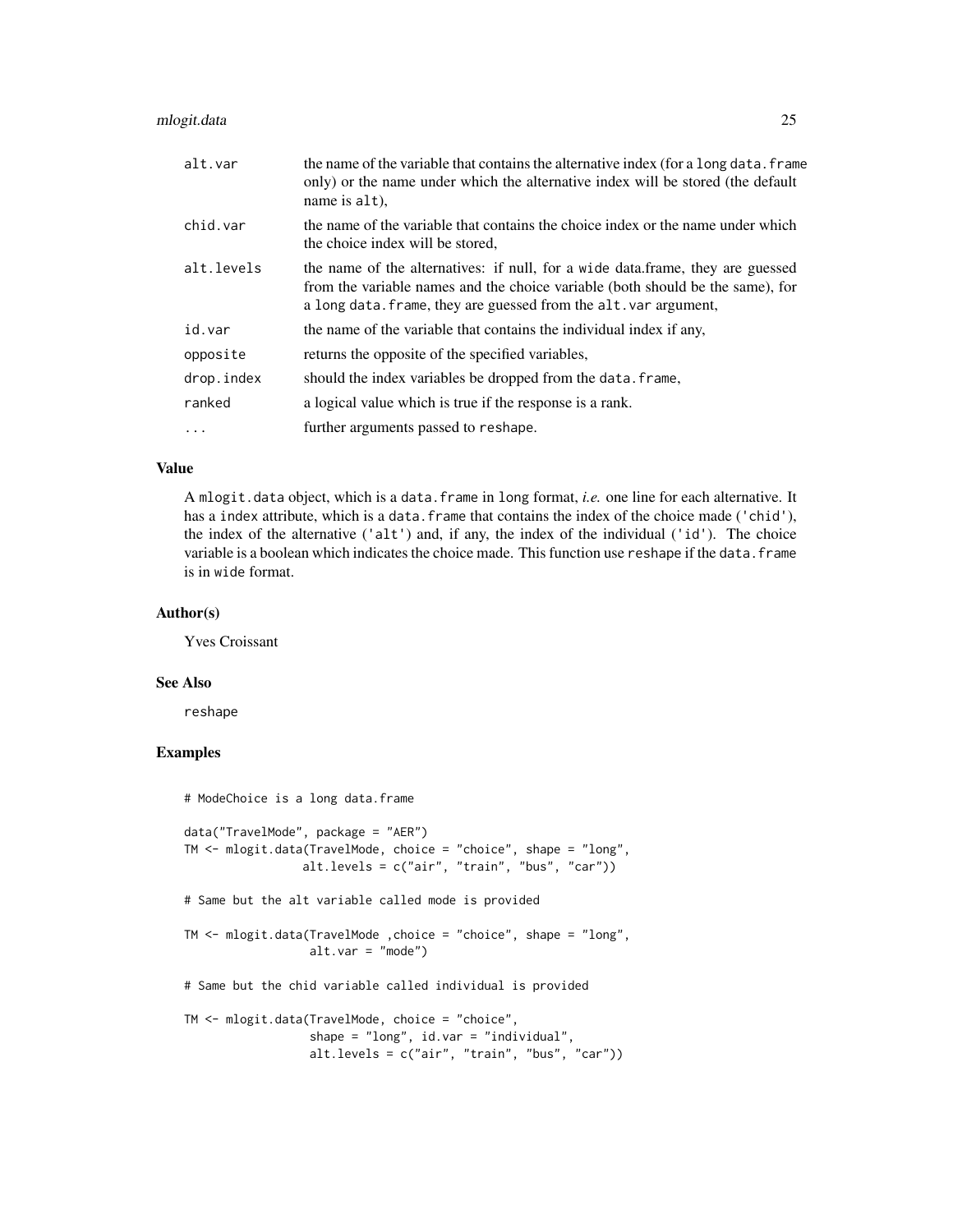```
# Same but with two own provided variables
TM <- mlogit.data(TravelMode, choice = "choice", shape = "long",
                 id.var = "individual", alt.var = "mode")
# Same but with two own provided variables which are deleted from the
  data.frame
TM <- mlogit.data(TravelMode, choice = "choice", shape = "long",
                 id.var = "individual", alt.var = "mode", drop.index = TRUE)
# Train is a wide data.frame with columns 'choiceid' is the choice
# index, the alternatives are named "ch1" and "ch2", the opposite of
# the variables is returned
data("Train", package = "mlogit")
Train <- mlogit.data(Train, choice = "choice", shape = "wide",
                     varying = 4:11, alt.levels = c("ch1", "ch2"), sep = "",opposite = c("price", "time", "change", "comfort"))
# Car is a wide data.frame
data("Car", package = "mlogit")
Car \leq mlogit.data(Car, varying = 5:70, shape = "wide", sep = "",
                   choice = "choice", alt.levels = 1:6)
data("HC", package = "mlogit")
HC <- mlogit.data(HC, choice = "depvar", varying=c(2:8, 10:16), shape="wide")
# Game is a data.frame in wide format for which the response is a
# ranking variable
data("Game", package = "mlogit")
G <- mlogit.data(Game, shape="wide", varying = 1:12, alt.var = 'platform',
                 drop.index = TRUE, choice="ch", ranked =TRUE)
# Game2 contains the same data, but in long format
data("Game2", package = "mlogit")
G2 <- mlogit.data(Game2, shape='long', choice="ch", alt.var = 'platform', ranked = TRUE)
```
<span id="page-25-1"></span>mlogit.optim *Non-linear minimization routine*

**Description** 

This function performs efficiently the optimization of the likelihood functions for multinomial logit models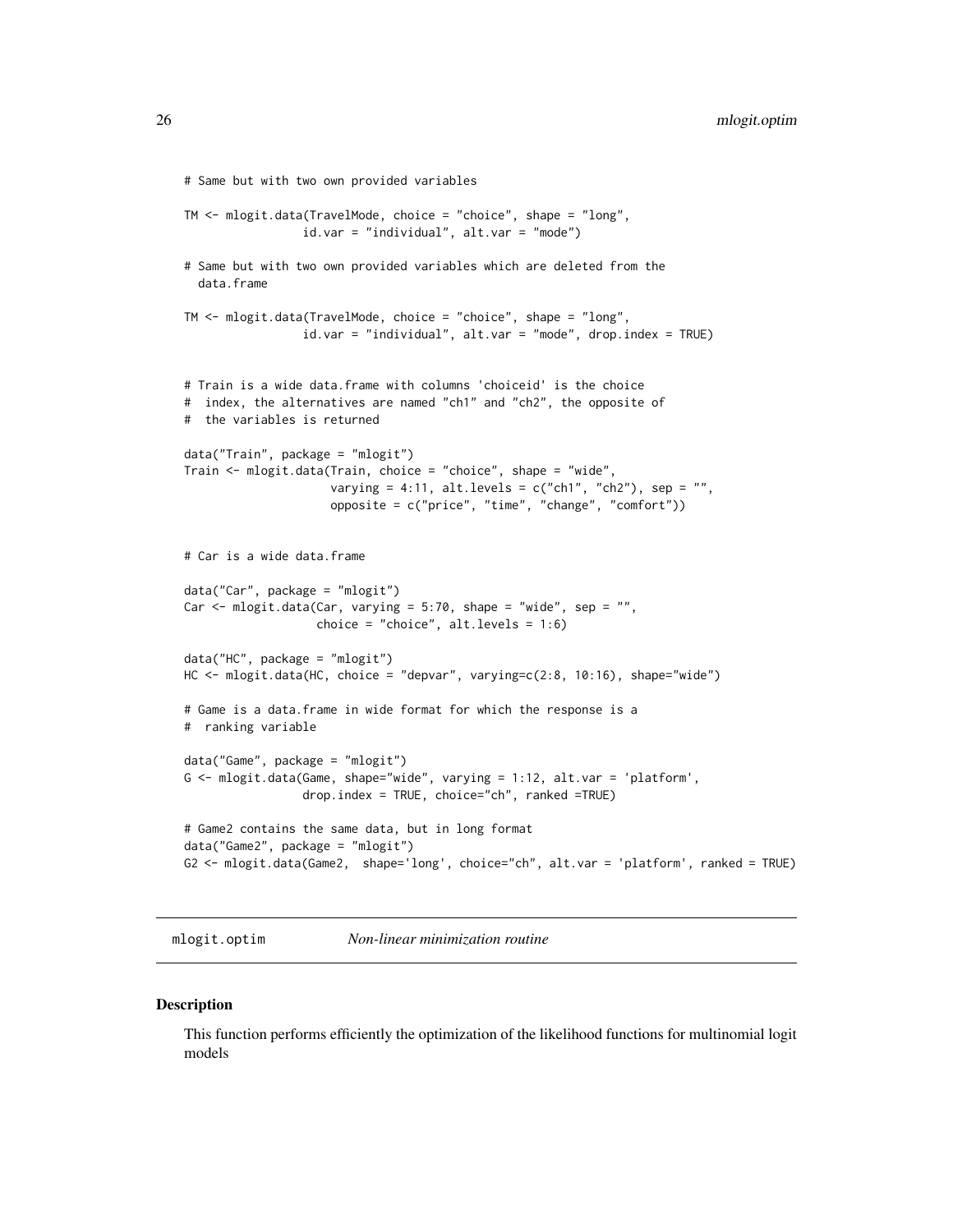#### mlogit.optim 27

#### Usage

```
mlogit.optim(logLik, start, method = c("bfgs", "nr", "bhhh"), iterlim = 2000,tol = 1E-06, ftol = 1e-08, steptol = 1e-10,
             print.level = 0, constPar = NULL, ...)
```
#### Arguments

| logLik      | the likelihood function to be maximized,                                                                                                                                                                                                                                                                                                          |
|-------------|---------------------------------------------------------------------------------------------------------------------------------------------------------------------------------------------------------------------------------------------------------------------------------------------------------------------------------------------------|
| start       | the initial value of the vector of coefficients,                                                                                                                                                                                                                                                                                                  |
| method      | the method used, one of 'nr' for Newton-Ralphson, 'bhhh' for Berndt-Hausman-<br>Hall-Hall and 'bfgs',                                                                                                                                                                                                                                             |
| iterlim     | the maximum number of iterations,                                                                                                                                                                                                                                                                                                                 |
| tol         | the value of the criteria for the gradient,                                                                                                                                                                                                                                                                                                       |
| ftol        | the value of the criteria for the function,                                                                                                                                                                                                                                                                                                       |
| steptol     | the value of the criteria for the step,                                                                                                                                                                                                                                                                                                           |
| print.level | one of $(0, 1, 2)$ , the details of the printing messages. If 'print. level= $\theta$ ', no<br>information about the optimization process is provided, if 'print. level=1' the<br>value of the likelihood, the step and the stoping criteria is printing, if 'print. level=2'<br>the vectors of the parameters and the gradient are also printed. |
| constPar    | a numeric or a character vector which indicates that some parameters should be<br>treated as constant,                                                                                                                                                                                                                                            |
| $\cdots$    | further arguments passed to f.                                                                                                                                                                                                                                                                                                                    |

#### Details

The optimization is performed by updating, at each iteration, the vector of parameters by the amount step \* direction, where step is a positive scalar and direction =  $H^{\wedge}$ -1 \* g, where g is the gradient and  $H^{\wedge}$ -1 is an estimation of the inverse of the hessian. The choice of  $H^{\wedge}$ -1 depends on the method chosen :

if method='nr', H is the hessian (i.e. is the second derivates matrix of the likelihood function),

if method = 'bhhh', H is the outer-product of the individual contributions of each individual to the gradient,

if method  $=$  'bfgs',  $H^{\wedge}-1$  is updated at each iteration using a formula that uses the variations of the vector of parameters and the gradient. The initial value of the matrix is the inverse of the outer-product of the gradient (i.e. the bhh estimator of the hessian).

The initial step is 1 and, if the new value of the function is less than the previous value, it is divided by two, until a higher value is obtained.

The routine stops when the gradient is sufficiently close to 0. The criteria is  $g * H^{\wedge}$ -1  $* g$  which is compared to the tol argument. It also may stops if the number of iterations equals iterlim.

The function f has a initial.value argument which is the initial value of the likelihood. The function is then evaluated a first time with a step equals to one. If the value is lower than the initial value, the step is divided by two until the likelihood increases. The gradient is then computed and the function returns as attributes the gradient is the step. This method is more efficient than other functions available for R :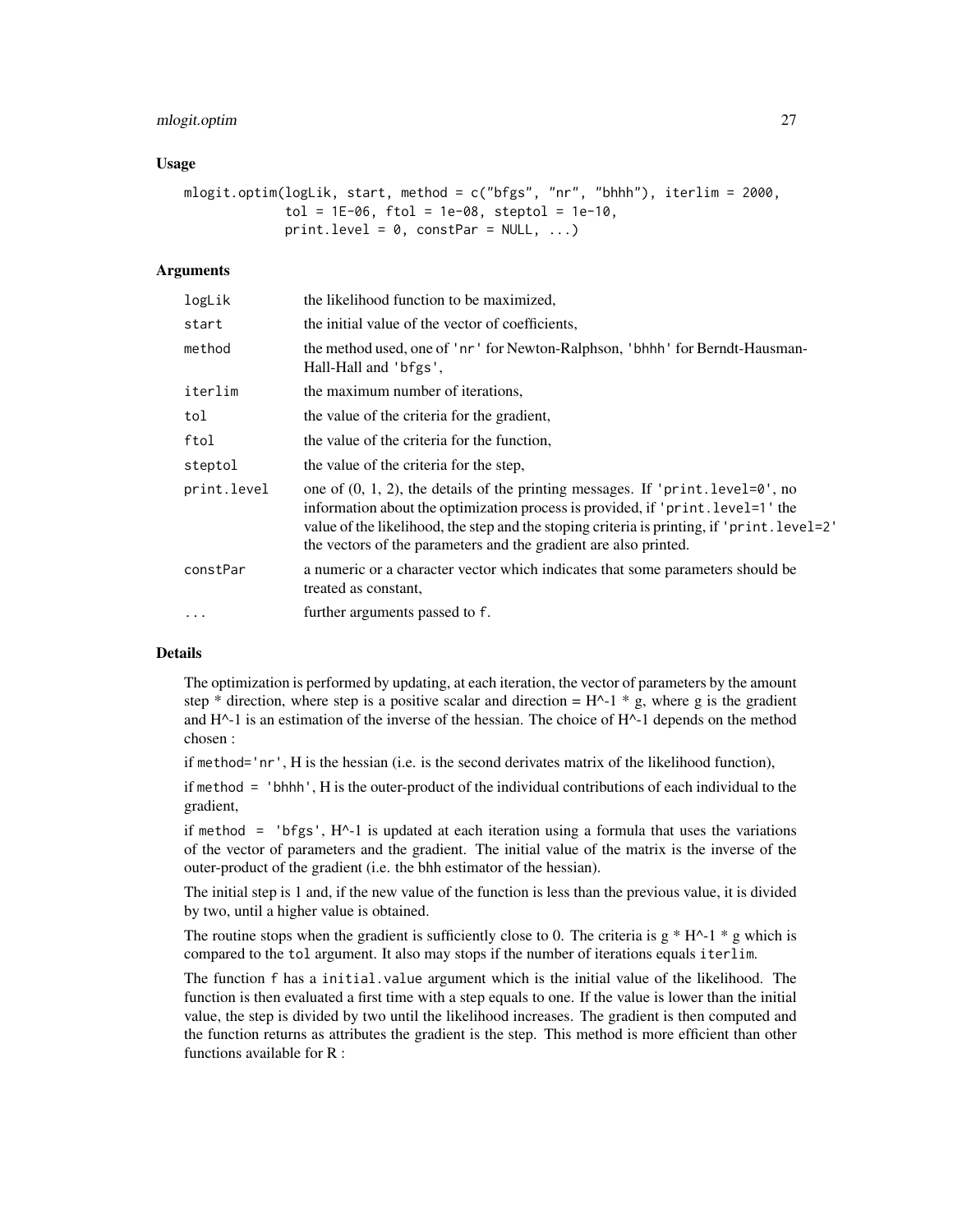<span id="page-27-0"></span>For the optim and the maxLik functions, the function and the gradient should be provided as separate functions. But, for multinomial logit models, both depends on the probabilities which are the most time-consuming elements of the model to compute.

For the nlm function, the fonction returns the gradient as an attribute. The gradient is therefore computed at each iteration, even when the function is computed with a step that is unable to increase the value of the likelihood.

Previous versions of mlogit depended on the 'maxLik' package. We kept the same interface, namely the start, method, iterlim, tol, print.level and constPar arguments.

The default method is 'bfgs', which is known to perform well, even if the likelihood function is not well behaved and the default value for print.level=1, which means moderate printing.

A special default behavior is performed if a simple multinomial logit model is estimated. Indeed, for this model, the likelihood function is concave, the analytical hessian is simple to write and the optimization is straightforward. Therefore, in this case, the default method is 'nr' and print.level=0.

#### Value

a list that contains the followings elements :

| optimum      | the value of the function at the optimum, with attributes: gradi a matrix that<br>contains the contribution of each individual to the gradient, gradient the gradi-<br>ent and, if method='nr' hessian the hessian, |
|--------------|---------------------------------------------------------------------------------------------------------------------------------------------------------------------------------------------------------------------|
| coefficients | the vector of the parameters at the optimum,                                                                                                                                                                        |
| est.stat     | a list that contains some information about the optimization : 'nb.iter' the<br>number of iterations, 'eps' the value of the stoping criteria, 'method' the<br>method of optimization method used, 'message'        |

#### Author(s)

Yves Croissant

MobilePhones *Stated Preferences survey for mobile phones*

#### Description

a cross-section from 2003 *number of observations* : 11184 *observation* : individuals *country* : Netherland

#### Usage

data(MobilePhones)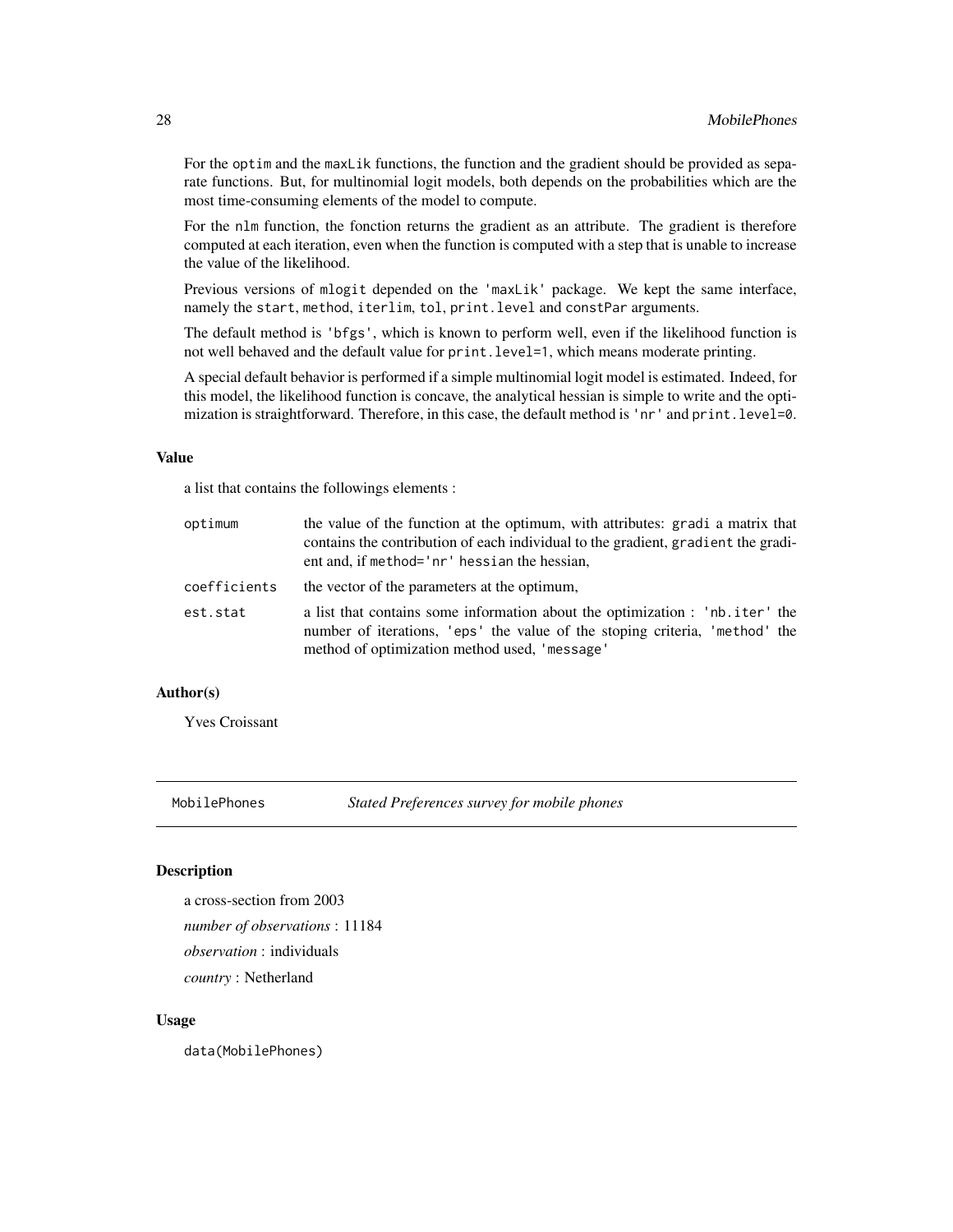#### <span id="page-28-0"></span>Mode 29

#### Format

A dataframe containing :

alt the alternative, denoted by 1 or 2

choice 1 if the alternative is chosen, 0 otherwise

price purchase price in euros (100, 135 or 170)

mincost cost of a minute in euros (0.25, 0.30 or 0.35)

extras extra features of the telephone : a factor with levels games, internet (which means games and internet) and camera (which means games and internet and camera)

network a factor with levels KPNVodaphone and other

sms the cost of an sms in euros (0.17 or 0.23)

design a factor with levels basic or trendy

#### Source

Sandor Zsolt and Philip Hans Franses (2009) "Consumer price evaluations through choice experiments", *Journal of Applied Econometrics*, 24, 517–535.

#### References

Journal of Applied Econometrics data archive : <http://jae.wiley.com/jae/>.

Mode *Mode Choice*

#### Description

a cross-section *number of observations* : 453 *observation* : individuals

#### Usage

data(Mode)

#### Format

A dataframe containing :

choice one of car, carpool, bus or rail cost.z cost of mode z time.z time of mode z

#### References

Kenneth Train's home page : <http://elsa.berkeley.edu/~train/>.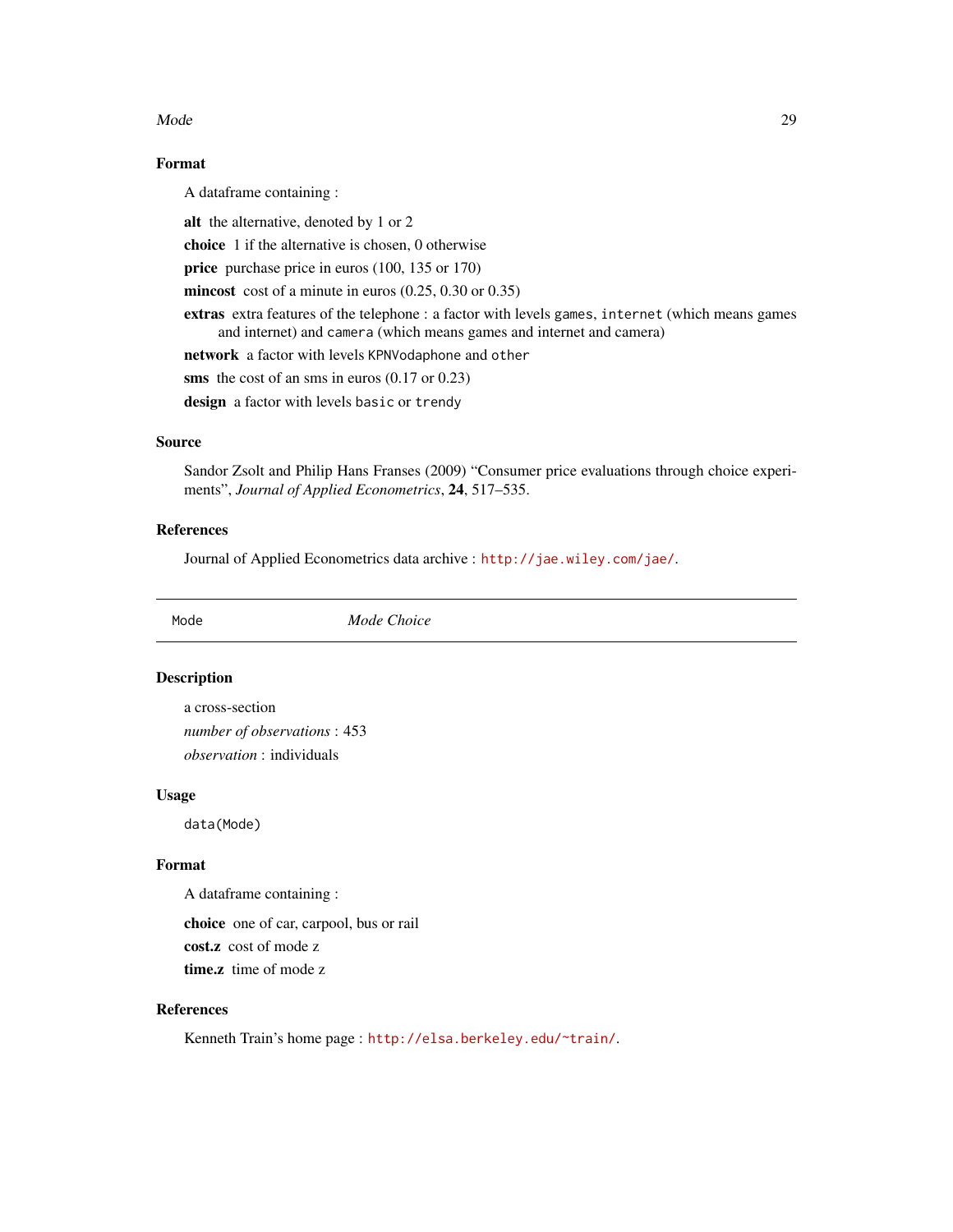<span id="page-29-0"></span>

a cross-section *number of observations* : 3880 *observation* : individuals

#### Usage

data(ModeCanada)

#### Format

A dataframe containing :

case the individual index

alt the alternative, one of train, car, bus and air,

choice one if the mode is chosen, zero otherwise,

cost monetary cost,

ivt in vehicule time,

ovt out vehicule time,

frequency frequency,

income income,

urban urban,

noalt the number of alternatives available.

#### References

Bhat, Chandra R. (1995) "A heteroscedastic extreme value model of intercity travel mode choice", *Transportation Research Part B*, 29(6), 471-483.

Koppelman Franck S. and Chieh-Hua Wen (2001) "The paired combinatorial logit model:properties, estimation and application", *Transportation Research Part B*, 75-89.

Wen, Chieh-Hua and Franck S. Koppelman (2001) "The generalized nested logit model", *Transportation Research Part B*, 627-641.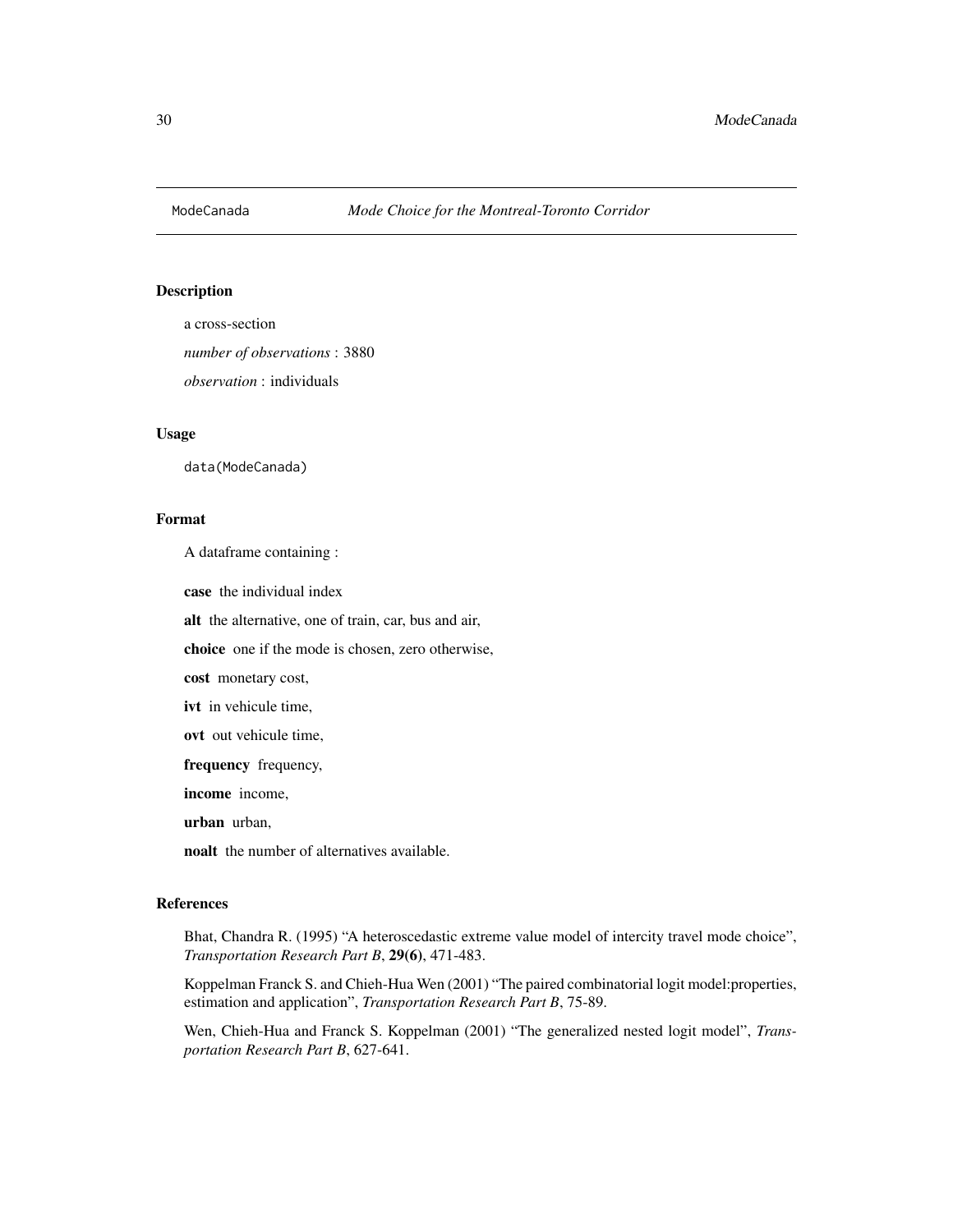#### <span id="page-30-0"></span>plot.mlogit 31

#### Examples

```
data("ModeCanada", package = "mlogit")
bususers <- with(ModeCanada, case[choice == 1 & alt == "bus"])
ModeCanada <- subset(ModeCanada, !case %in% bususers)
ModeCanada <- subset(ModeCanada, nchoice == 4)
ModeCanada <- subset(ModeCanada, alt != "bus")
ModeCanada$alt <- ModeCanada$alt[drop = TRUE]
KoppWen00 <- mlogit.data(ModeCanada, shape='long', chid.var = 'case',
                         alt.var = 'alt', choice='choice',
                         drop.index=TRUE)
pcl <- mlogit(choice~freq+cost+ivt+ovt, KoppWen00, reflevel='car',
              nests='pcl', constPar=c('iv.train.air'))
```
#### plot.mlogit *Plot of the distribution of estimated random parameters*

#### Description

Methods for rpar and mlogit objects which provide a plot of the distribution of one or all of the estimated random parameters

#### Usage

```
## S3 method for class 'mlogit'
plot(x, par = NULL, norm = NULL,type = c("density", "probability"), ...)
## S3 method for class 'rpar'
plot(x, norm = NULL, type = c("density", "probability"), ...)
```
#### Arguments

|      | a mlogit or a rpar object,                                                                |
|------|-------------------------------------------------------------------------------------------|
| type | the function to be plotted, whether the density or the probability density func-<br>tion. |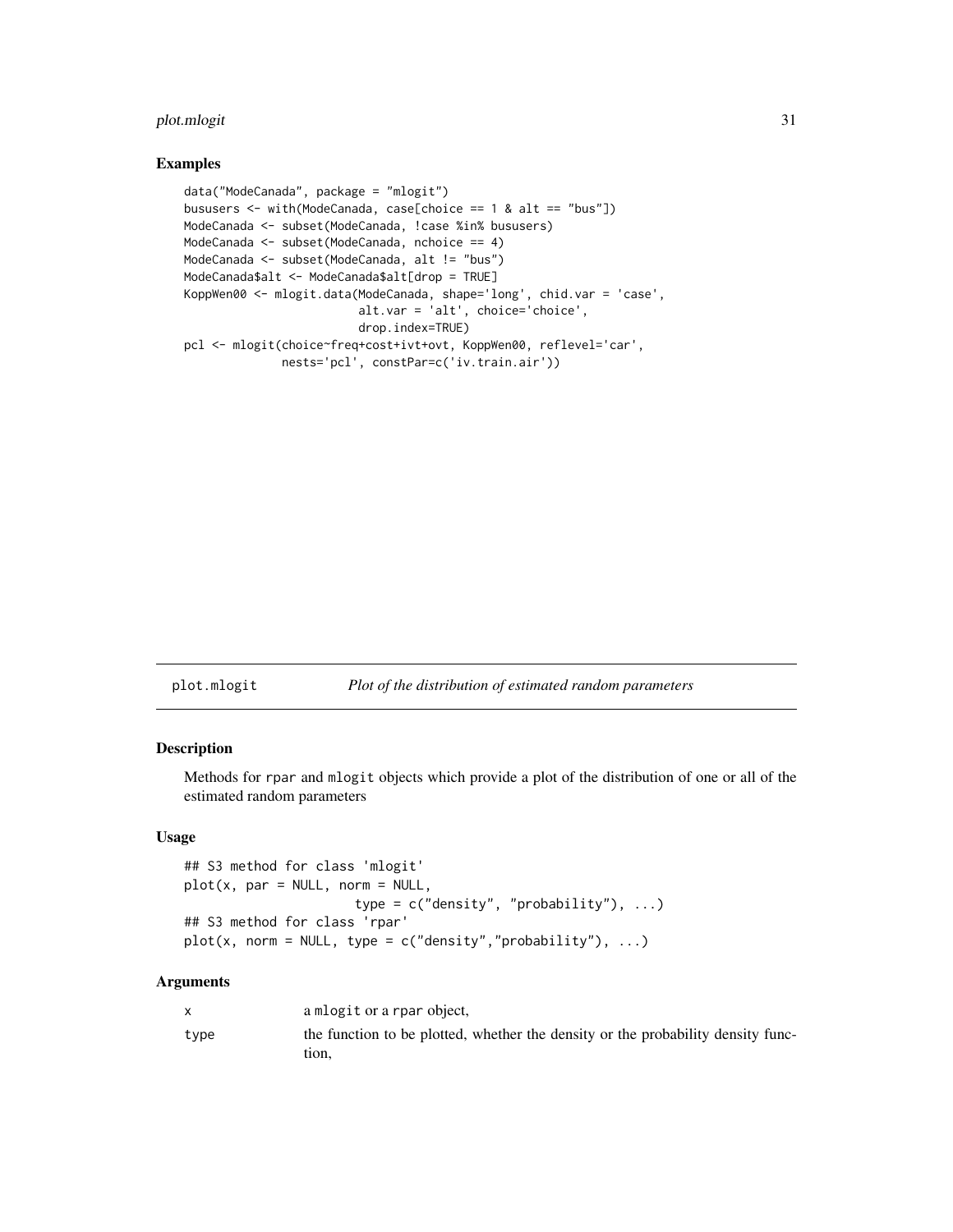<span id="page-31-0"></span>

| par  | a subset of the random parameters ; if NULL, all the parameters are selected,                                          |
|------|------------------------------------------------------------------------------------------------------------------------|
| norm | the coefficient's name for the mlogit method or the coefficient's value for the<br>rpar method used for normalization, |
| .    | further arguments, passed to plot. rpar for the mlog it method and to plot for<br>the rpar method.                     |

#### Details

For the rpar method, one plot is drawn. For the mlogit method, one plot for each selected random parameter is drawn.

#### Author(s)

Yves Croissant

#### See Also

[mlogit](#page-17-1) for the estimation of random parameters logit models and [rpar](#page-31-1) for the description of rpar objects and [distribution](#page-6-1) for functions which return informations about the distribution of random parameters.

<span id="page-31-1"></span>rpar *random parameter objects*

#### Description

rpar objects contain the relevant information about estimated random parameters. The homonymous function extract on rpar object from a mlogit object.

#### Usage

 $rpar(x, par = NULL, norm = NULL, ...)$ 

#### Arguments

| X        | a mlogit object,                                                                                        |
|----------|---------------------------------------------------------------------------------------------------------|
| par      | the name or the index of the parameters to be extracted; if NULL, all the param-<br>eters are selected, |
| norm     | the coefficient used for normalization if any,                                                          |
| $\cdots$ | further arguments.                                                                                      |

#### Details

mlogit objects contain an element called rpar which contain a list of rpar objects, one for each estimated random parameter. The print method prints the name of the distribution and the parameter, the summary behave like the one for numeric vectors.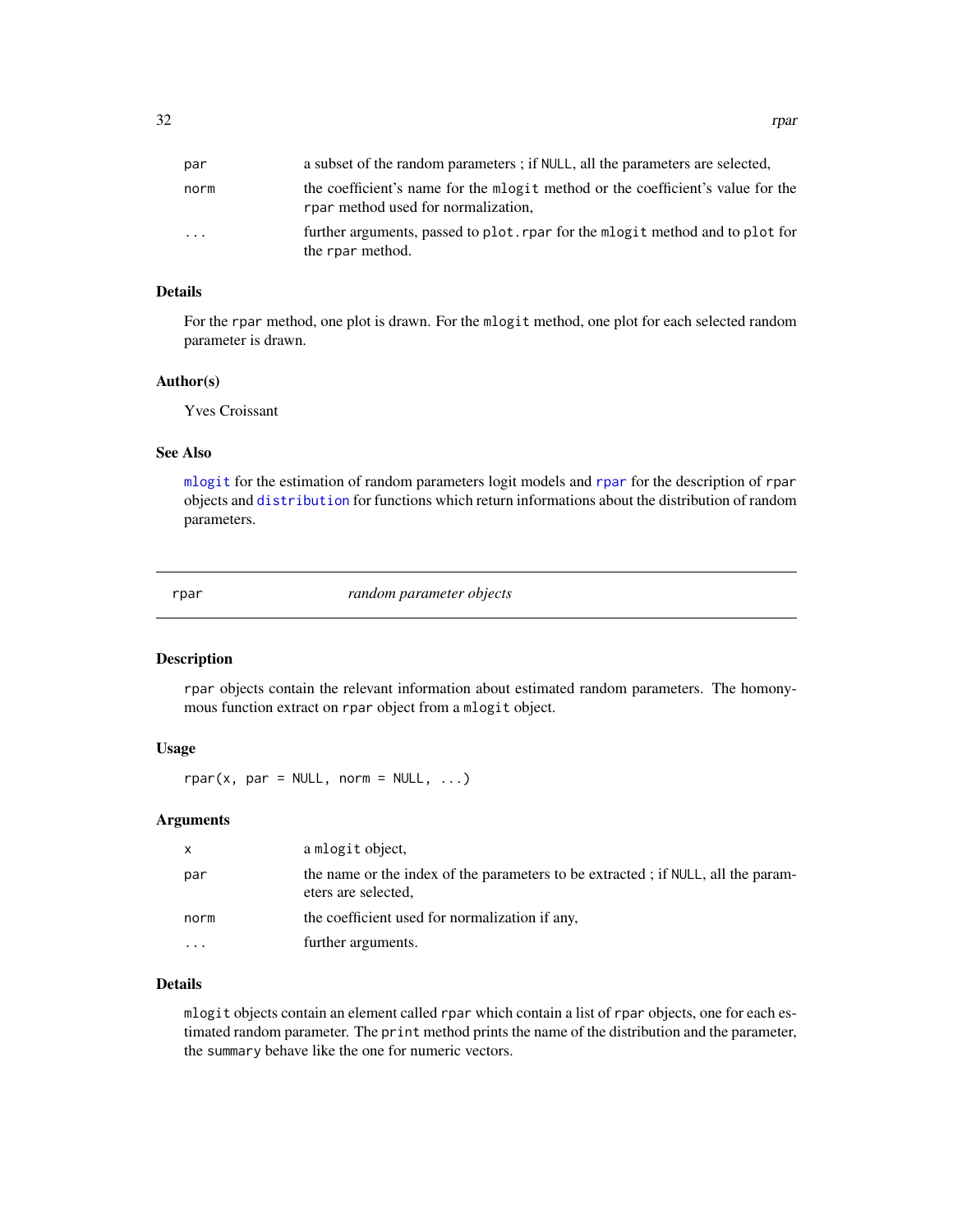#### <span id="page-32-0"></span>scoretest 33

#### Value

a rpar object, which contain :

| dist  | the name of the distribution,             |
|-------|-------------------------------------------|
| mean  | the first parameter of the distribution,  |
| sigma | the second parameter of the distribution, |
| name  | the name of the parameter,                |

#### Author(s)

Yves Croissant

#### See Also

[mlogit](#page-17-1) for the estimation of a random parameters logit model.

scoretest *The three tests for mlogit models*

#### Description

Three tests for mlogit models: specific methods for the Wald test and the likelihood ration test and a new function for the score test

#### Usage

```
scoretest(object, ...)
## S3 method for class 'mlogit'
scoretest(object, ...)
## S3 method for class 'mlogit'
waldtest(object, ...)
## S3 method for class 'mlogit'
lrtest(object, ...)
```
#### Arguments

object an object of class mlogit or a formula,

... two kinds of arguments can be used. If "mlogit" arguments are introduced, initial model is updated using these arguments. If "formula" or other "mlogit" models are introduced, the standard behavior of "waldtest" and "lrtest" is followed.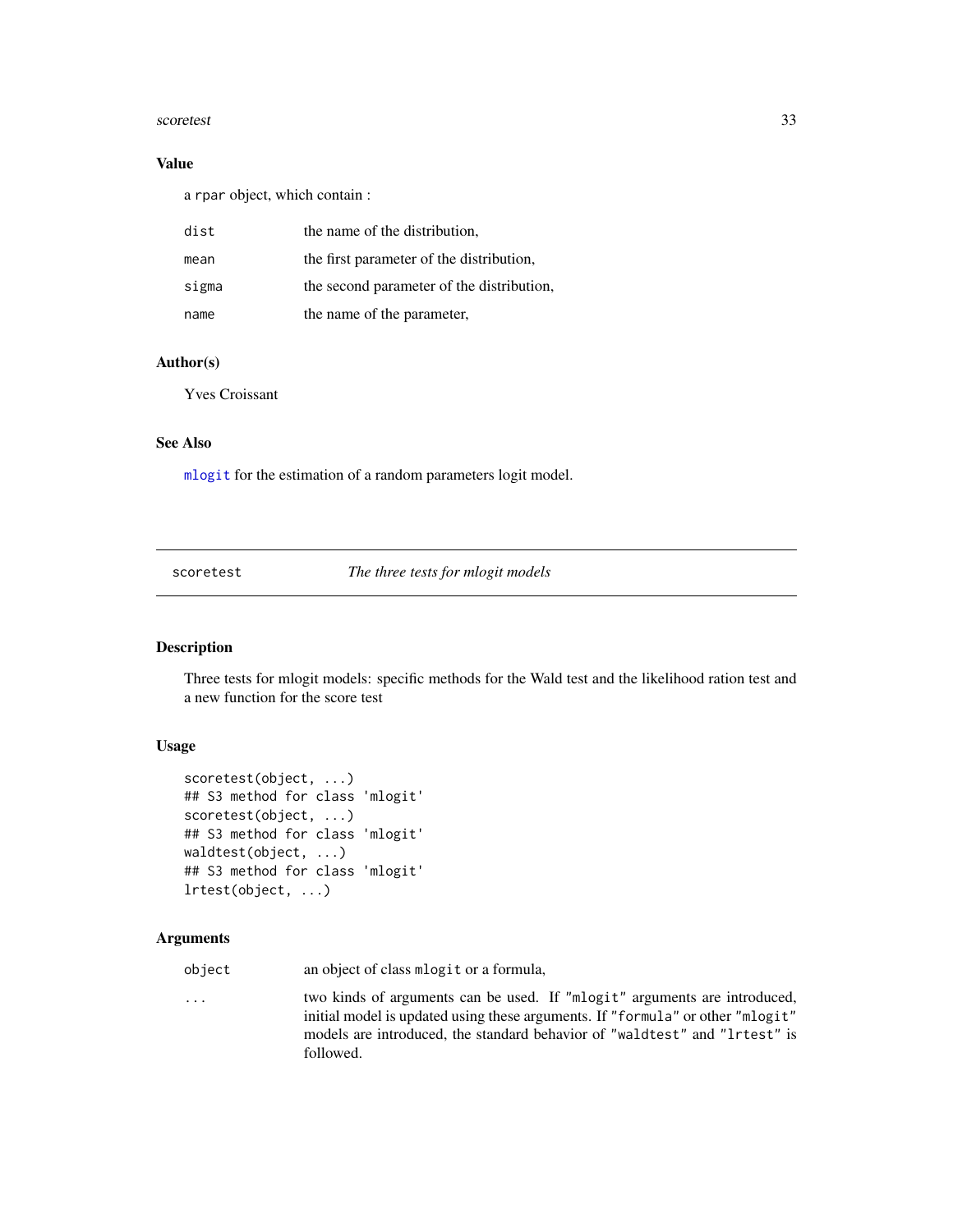#### Details

The "scoretest" function and "mlogit" method for "waldtest" and "lrtest" from the "lmtest" package provides the infrastructure to compute the three tests of hypothesis for "mlogit" objects.

The first argument must be a "mlogit" object. If the second one is a fitted model or a formula, the behaviour of the three functions is the one of the default methods of "waldtest" and "lrtest": the two models provided should be nested and the hypothesis tested is that the constrained model is the 'right' model.

If no second model is provided and if the model provided is the constrained model, some specific arguments of "mlogit" should be provided to descibe how the initial model should be updated. If the first model is the unconstrained model, it is tested versus the 'natural' constrained model; for example, if the model is a heteroscedastic logit model, the constrained one is the multinomial logit model.

#### Value

an object of class "htest".

#### Author(s)

Yves Croissant

#### Examples

```
library("mlogit")
data("TravelMode", package = "AER")
ml <- mlogit(choice ~ wait + travel + vcost, TravelMode,
             shape = "long", chid.var = "individual", alt.var = "mode")
hl <- mlogit(choice ~ wait + travel + vcost, TravelMode,
             shape = "long", chid.var = "individual", alt.var = "mode",
             method = "bfgs", heterosc = TRUE)
lrtest(ml, hl)
waldtest(hl)
scoretest(ml, heterosc = TRUE)
```
Telephone *Choice among residential telephone service options for local calling*

#### Description

a cross-section from 1984 *number of observations* : 434 *observation* : households *country* : United-States

#### Usage

data(Train)

<span id="page-33-0"></span>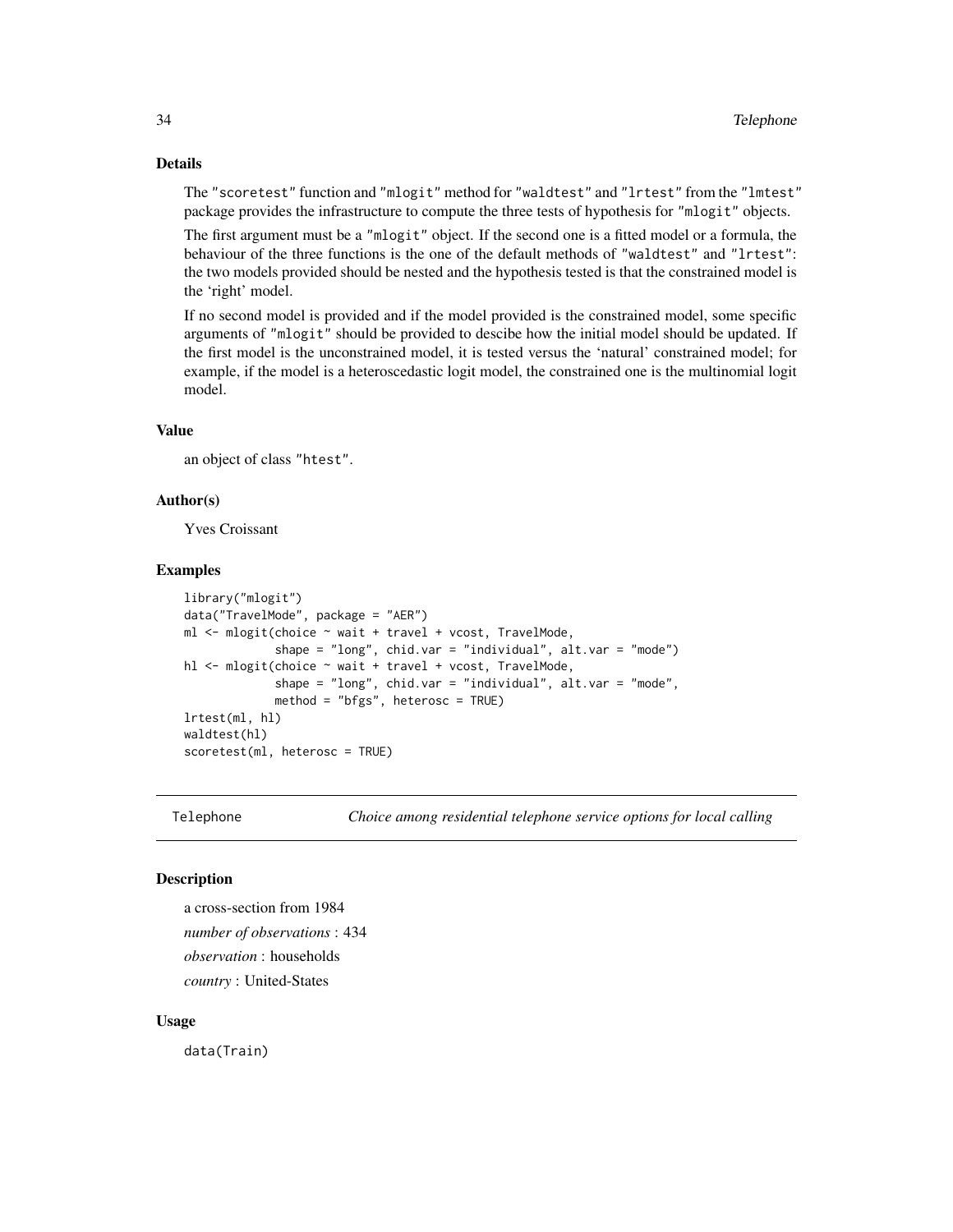#### <span id="page-34-0"></span>TollRoad 35

#### Format

A dataframe containing :

choice a logical which indicates if the alternative has been chosen

service a telephone service option

household the household index

cost the logarithm of the cost

#### Source

Walker J.L., Ben-Akiva M. and D. Bolduc (2007) "Identification of parameters in normal error component logit-mixture (NECLM) models", *Journal of Applied Econometrics*, 22, 1095–1125.

Train K.E., Mc Fadden D. and M. Ben-Akiva (1987) "The demand for local telephone service: a fully discrete model of residential calling patterns and service choices", *Rand Journal of Economics*, 18(1), 109–123

#### References

Journal of Applied Econometrics data archive : <http://jae.wiley.com/jae/>.

TollRoad *Stated Preferences survey for a toll road*

#### Description

a panel from 1999-2000

*number of observations* : 1448 observations for 548 individuals

*observation* : individuals

*country* : United-States

#### Usage

data(TollRoad)

#### Format

A dataframe containing :

id the individual id

src the source of the data, one of br : revealed preference survey conducted by the Brookings Institution, bs : stated preferences survey conducted by the Brookings Institution and cal : revealed preferences survey conducted by the Californian Polytechnic State University

route the route chosen, one of express (the toll-road) or freeway (the free road)

toll.alt the monetary cost of the road (a for the free road)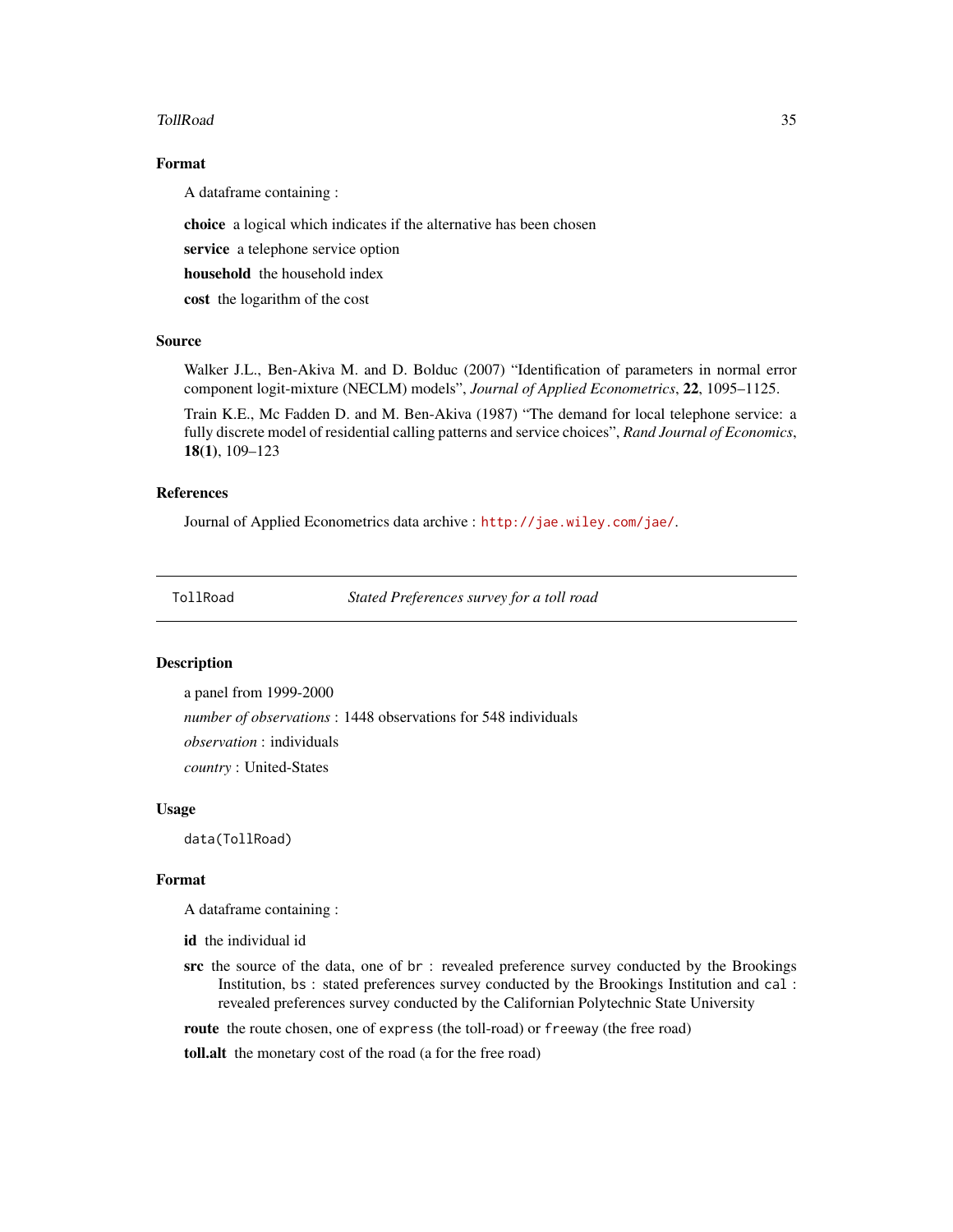<span id="page-35-0"></span>time.alt the median time of the trip on both highways for the given schedule

reliability. alt the reliability of the trip length on both highways for the given schedule, measured by the difference between the 80th and the 50th percentile of the trip length

occupance the number of people in the car

size the household size

sex one of male or female

flexibility does the respondent declare having a flexible arrival time, a factor with levels yes or no distance trip distance in miles

commute a long-commute for trips longer than 45 minutes (a factor with levels yes or no) age3050 a factor with levels yes if the respondent is between 30 and 50 years old, no otherwise income a factor with levels low, medium and high

#### Source

Kenneth A. Small, Clifford Winston, Jia Yan (2005) "Uncovering the distribution of motorists' preferences for travel time and reliability", *Econometrica*, 73(4), 1367-1382.

#### References

Econometrica data archive

Train *Stated Preferences for Train Traveling*

#### Description

a cross-section from 1987 *number of observations* : 2929 *observation* : individuals *country* : Netherland

#### Usage

data(Train)

#### Format

A dataframe containing :

id individual identifient choiceid choice identifient choice one of choice1, choice2 **pricez** price of proposition  $z$  ( $z=1,2$ ) in cents of guilders timez travel time of proposition  $z$  ( $z=1,2$ ) in minutes comfortz comfort of proposition  $z$  ( $z=1,2$ ), 0, 1 or 2 in decreasing comfort order changez number of changes for proposition  $z$  ( $z=1,2$ )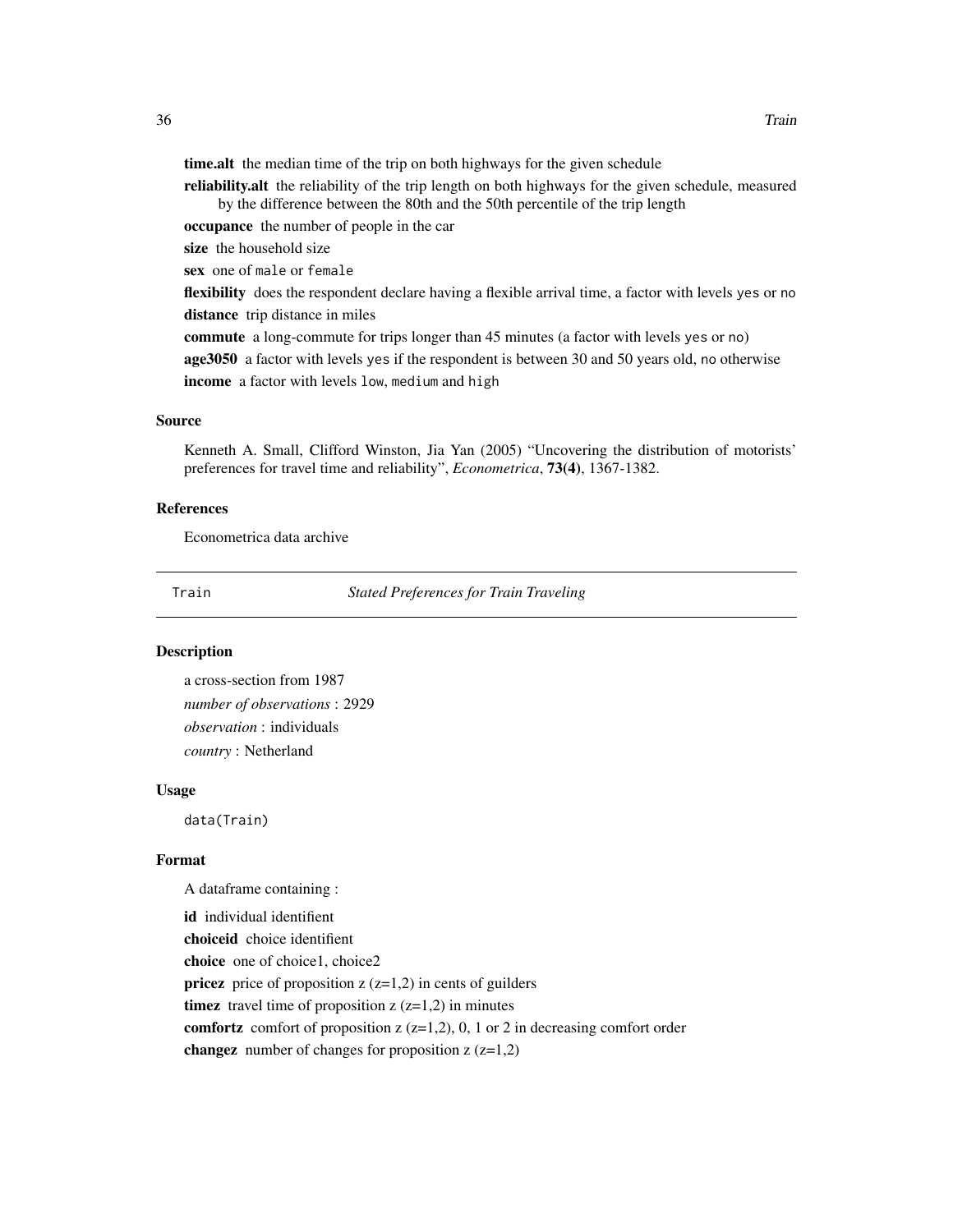#### <span id="page-36-0"></span>Tuna 37

#### Source

Meijer, Erik and Jan Rouwendal (2005) "Measuring welfare effects in models with random coefficients", *Journal of Applied Econometrics*, forthcoming.

Ben–Akiva, M., D. Bolduc and M. Bradley (1993) "Estimation of travel choice models with randomly distributed values of time", *Transportation Research Record*, 1413, 88–97.

Carson, R.T., L. Wilks and D. Imber (1994) "Valuing the preservation of Australia's Kakadu conservation zone", *Oxford Economic Papers*, 46, 727–749.

#### References

Journal of Applied Econometrics data archive : <http://jae.wiley.com/jae/>.

Tuna *Choice of Brand for Tuna*

#### Description

a cross-section *number of observations* : 13705 *observation* : individuals *country* : United States

#### Usage

data(Tuna)

#### Format

A dataframe containing :

hid individuals identifiers

id purchase identifiers

choice one of skw (Starkist water), cosw (Chicken of the sea water), pw (store–specific private label water), sko (Starkist oil), coso (Chicken of the sea oil)

price.z price of brand z

#### Source

Kim, Byong–Do, Robert C. Blattberg and Peter E. Rossi (1995) "Modeling the distribution of price sensitivity and implications for optimal retail pricing", *Journal of Business Economics and Statistics*, 13(3), 291.

#### References

Journal of Business Economics and Statistics web site : [http://www.amstat.org/publications/](http://www.amstat.org/publications/jbes/) [jbes/](http://www.amstat.org/publications/jbes/).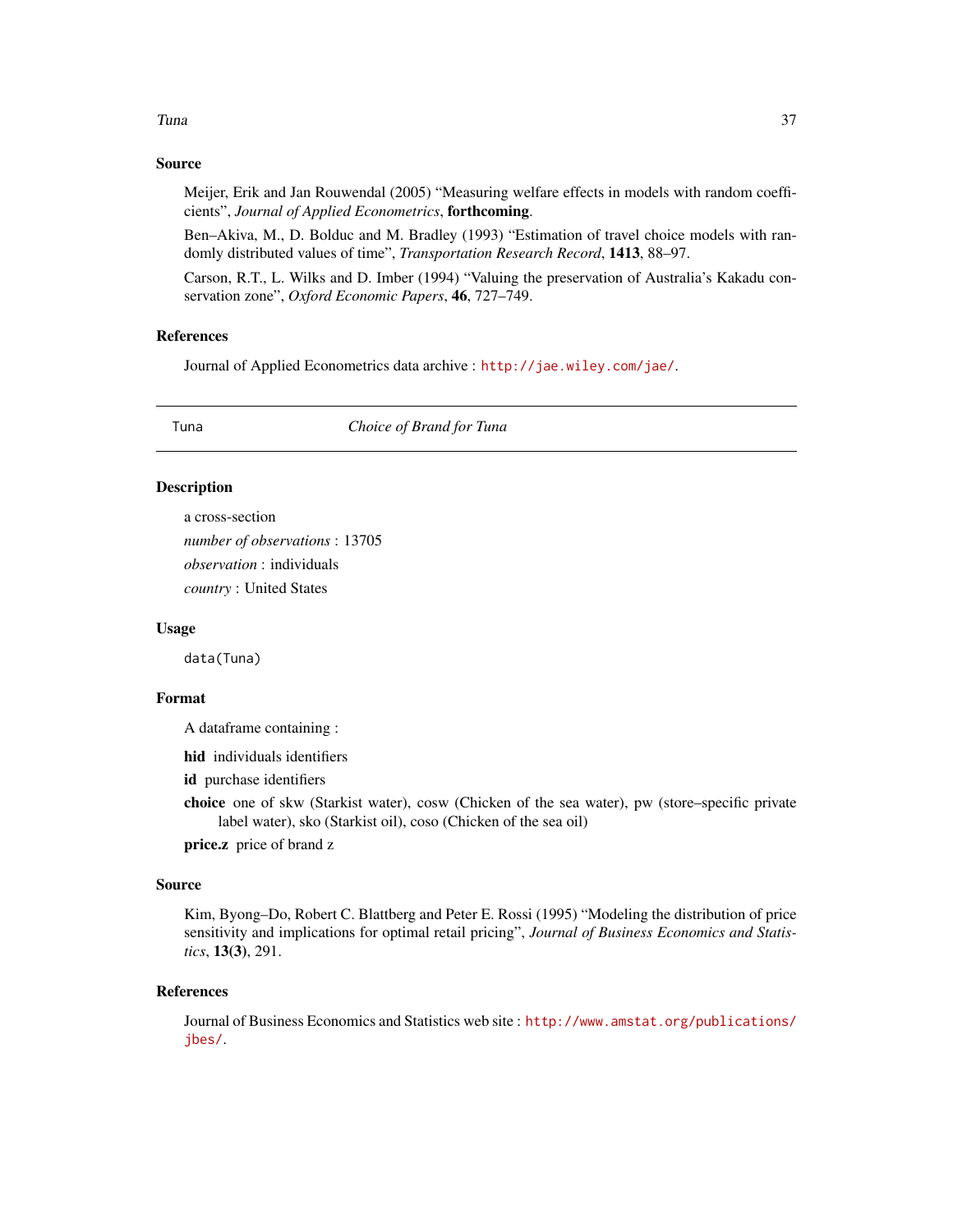<span id="page-37-0"></span>

The vcov method for mlogit objects extract the covariance matrix of the coefficients, the errors or the random parameters.

#### Usage

```
## S3 method for class 'mlogit'
vcov(object, what = c('coefficient', 'errors', 'rpar'),
                        type = c('cov', 'cor', 'sd'), reflevel = NULL, ...)
```
#### Arguments

| object   | a mlogit object,                                                                                                                                                                                                                                                                                                         |
|----------|--------------------------------------------------------------------------------------------------------------------------------------------------------------------------------------------------------------------------------------------------------------------------------------------------------------------------|
| what     | indicates which covariance matrix has to be extracted : the default value is<br>coefficients, in this case, vcov behaves as usual. If what equals errors the<br>covariance matrix of the errors of the model is returned. Finally, if what equals<br>rpar, the covariance matrix of the random parameters are extracted. |
| type     | with this argument, the covariance matrix may be returned (the default); the<br>correlation matrix and the standard deviation vector may also be extracted.                                                                                                                                                              |
| reflevel | relevent for the extraction of the errors of a multinomial probit model; in this<br>case the covariance matrix is of error differences is returned and, with this argu-<br>ment, the alternative used for differentiation is indicated.                                                                                  |
|          | further arguments.                                                                                                                                                                                                                                                                                                       |

#### Details

This new interface replaces the cor.mlogit and cov.mlogit functions which are deprecated.

#### Author(s)

Yves Croissant

#### See Also

[mlogit](#page-17-1) for the estimation of multinomial logit models.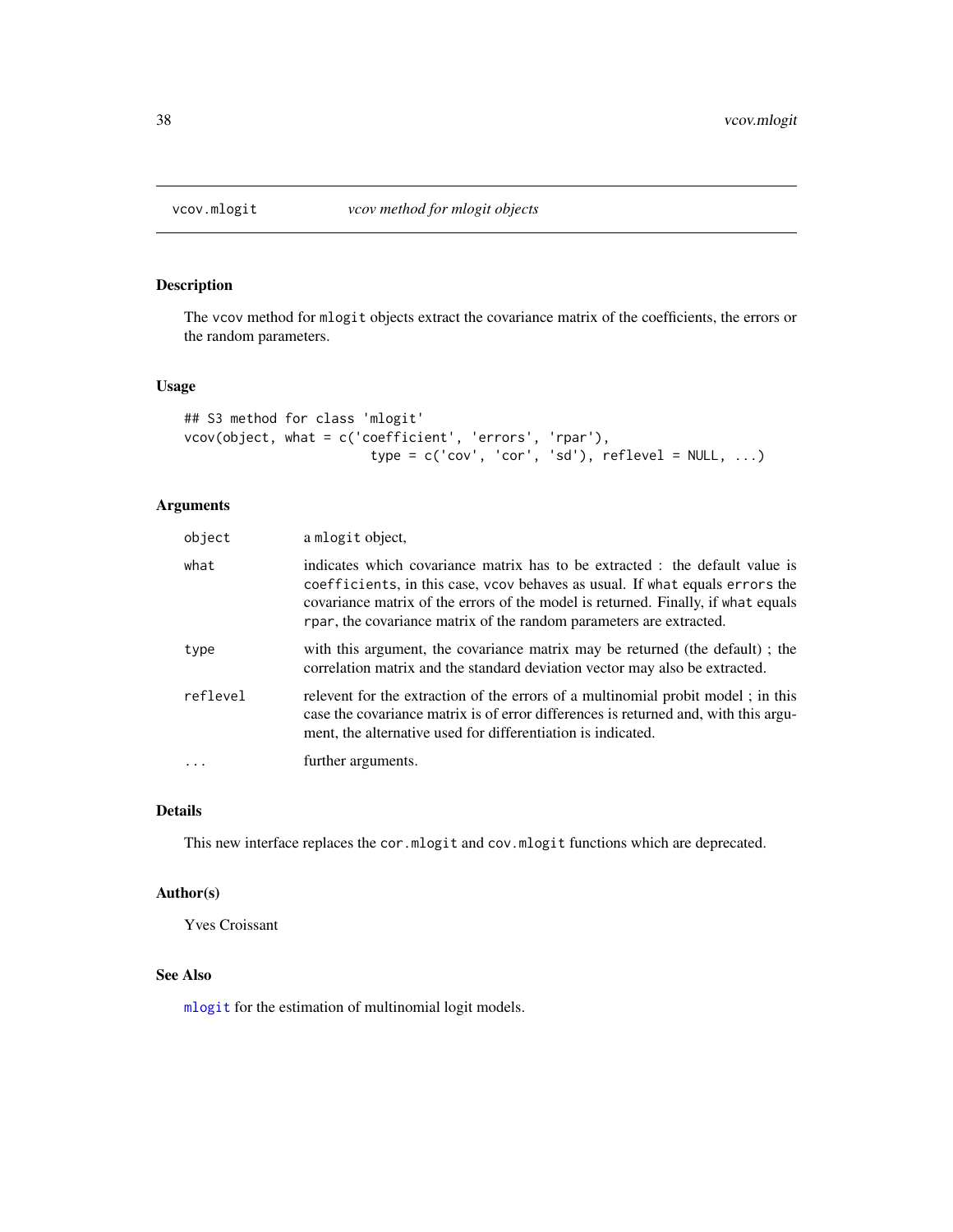<span id="page-38-0"></span>

a cross-section *number of observations* : 2412 *observation* : individuals *country* : United States

#### Usage

data(Yogurt)

#### Format

A dataframe containing :

id individuals identifiers

choice one of yoplait, dannon, hiland, weight (weight watcher)

feat.z is there a newspaper feature advertisement for brand z?

price.z price of brand z

#### Source

Jain, Dipak C., Naufel J. Vilcassim and Pradeep K. Chintagunta (1994) "A random–coefficients logit brand–choice model applied to panel data", *Journal of Business and Economics Statistics*, 12(3), 317.

#### References

Journal of Business Economics and Statistics web site : [http://www.amstat.org/publications/](http://www.amstat.org/publications/jbes/) [jbes/](http://www.amstat.org/publications/jbes/).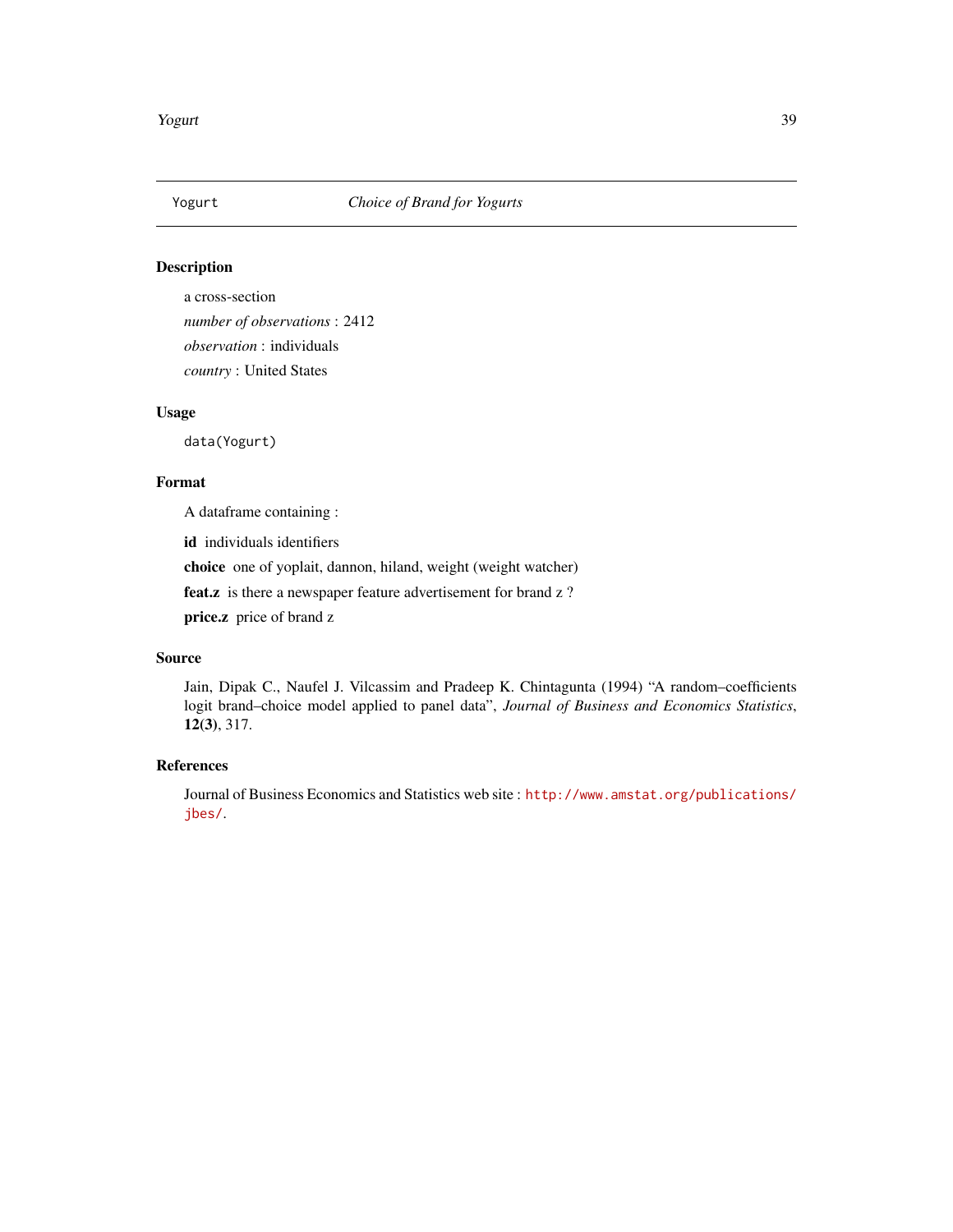# <span id="page-39-0"></span>Index

∗Topic attribute mlogit.data, [24](#page-23-0) ∗Topic datasets Beef, [2](#page-1-0) Car, [3](#page-2-0) Catsup, [4](#page-3-0) Cracker, [6](#page-5-0) Electricity, [10](#page-9-0) Examples, [11](#page-10-0) Fishing, [11](#page-10-0) Game, [12](#page-11-0) HC, [13](#page-12-0) Heating, [13](#page-12-0) Ketchup, [16](#page-15-0) MobilePhones, [28](#page-27-0) Mode, [29](#page-28-0) ModeCanada, [30](#page-29-0) Telephone, [34](#page-33-0) TollRoad, [35](#page-34-0) Train, [36](#page-35-0) Tuna, [37](#page-36-0) Yogurt, [39](#page-38-0) ∗Topic htest hmftest, [14](#page-13-0) scoretest, [33](#page-32-0) ∗Topic models mFormula, [17](#page-16-0) ∗Topic regression correlation, [5](#page-4-0) distribution, [7](#page-6-0) effects.mlogit, [8](#page-7-0) mlogit, [18](#page-17-0) mlogit.optim, [26](#page-25-0) plot.mlogit, [31](#page-30-0) rpar, [32](#page-31-0) vcov.mlogit, [38](#page-37-0) [[<-.mlogit.data *(*mlogit.data*)*, [24](#page-23-0) \$<-.mlogit.data *(*mlogit.data*)*, [24](#page-23-0)

Beef, [2](#page-1-0)

Car, [3](#page-2-0) Catsup, [4](#page-3-0) cor.mlogit *(*correlation*)*, [5](#page-4-0) correlation, [5](#page-4-0) cov.mlogit *(*correlation*)*, [5](#page-4-0) Cracker, [6](#page-5-0) df.residual.mlogit *(*mlogit*)*, [18](#page-17-0) distribution, [7,](#page-6-0) *[32](#page-31-0)* drpar *(*distribution*)*, [7](#page-6-0) effects.mlogit, [8](#page-7-0) Elec.mxl *(*Examples*)*, [11](#page-10-0) Elec.mxl2 *(*Examples*)*, [11](#page-10-0) Elec.mxl3 *(*Examples*)*, [11](#page-10-0) Elec.mxl4 *(*Examples*)*, [11](#page-10-0) Elec.mxl5 *(*Examples*)*, [11](#page-10-0) Electricity, [10](#page-9-0) Examples, [11](#page-10-0) Fish.mprobit *(*Examples*)*, [11](#page-10-0) Fishing, [11](#page-10-0) fitted.mlogit *(*mlogit*)*, [18](#page-17-0) Game, [12](#page-11-0) Game2 *(*Game*)*, [12](#page-11-0) HC, [13](#page-12-0) Heating, [13](#page-12-0) hmftest, [14](#page-13-0) index *(*mlogit.data*)*, [24](#page-23-0) is.mFormula *(*mFormula*)*, [17](#page-16-0) Ketchup, [16](#page-15-0) logLik.mlogit *(*mlogit*)*, [18](#page-17-0) lrtest *(*scoretest*)*, [33](#page-32-0) mean.mlogit *(*distribution*)*, [7](#page-6-0) mean.mlogit.data *(*mlogit.data*)*, [24](#page-23-0)